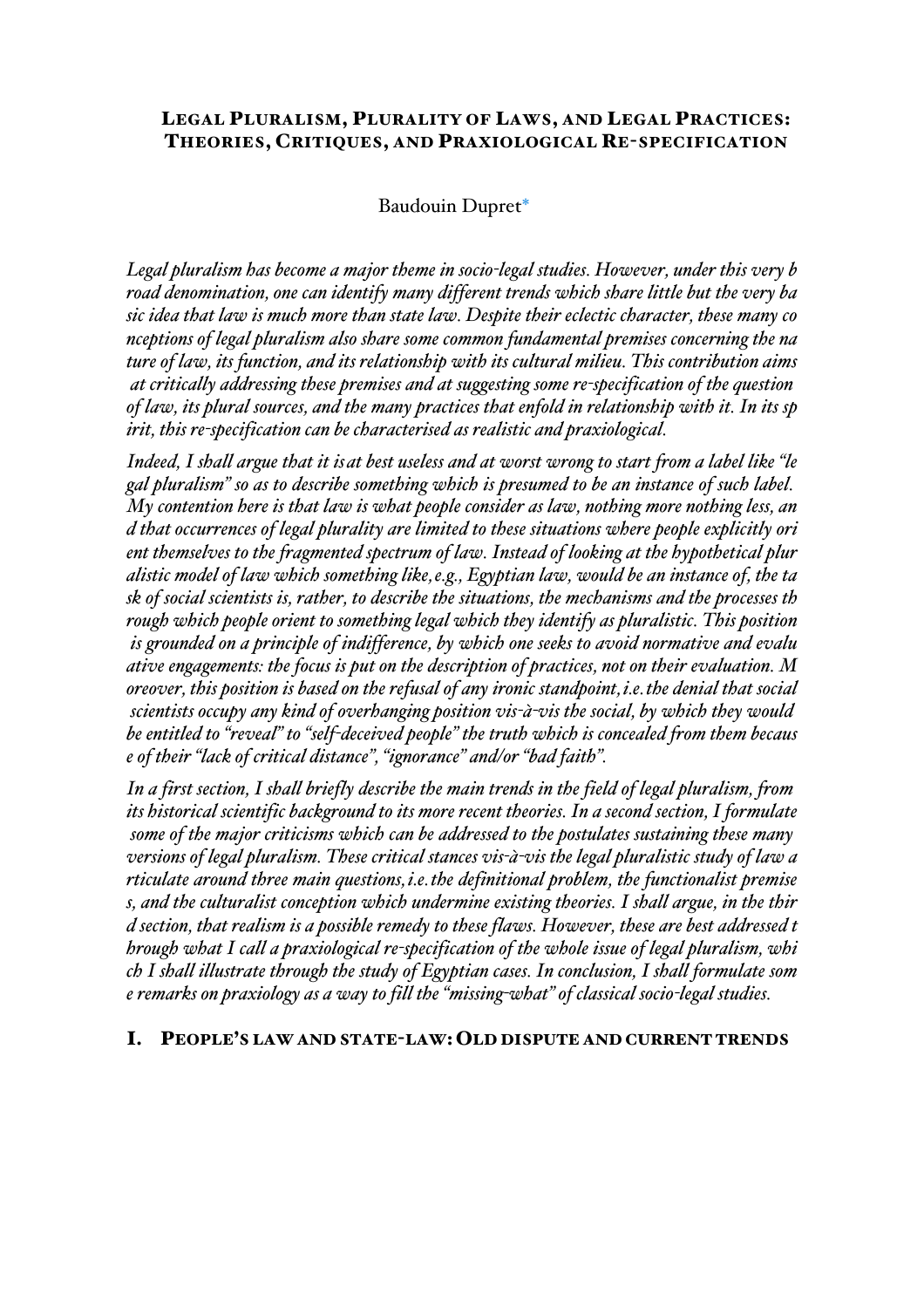## 1. *The many layers of social control*

Reactions to dogmatic conceptions of law are as old as social sciences. According to Durkheim, law is a social phenomenon, which reflects all the essential varieties of social solidarity. Building on Durkheim's legacy, Marcel Mauss formulated the idea that, within a society, there can be many legal systems interacting with each other. However, it is Bronislaw Malinowski who first gave a definition of law that strongly associates it with the notion of social control. According to Malinowski, law should be defined "by function and not by form".[1] There are many societies who lack any centralised institution enforcing the law, but there is no society which is deprived from these rules which "are felt and regarded as the obligations of one person and the rightful claims of another". $[2]$  His reasoning operates in the following way: (1) the function of law is to maintain social order; (2) social order can be found in regularised patterns of actual behaviour; (3) the complex of social obligations constitutes the binding mechanism maintaining social order; (4) legal norms are norms abstracted from actual patterns of behaviour and law is identical with social control. $\begin{bmatrix} 3 \end{bmatrix}$  Accordingly, law is as plural as social life itself, of which it represents the rules which are "too practical to be backed up by religious sanctions, too burdensome to be left to mere goodwill, too personally vital to individuals to be enforced by any abstract agency". $[4]$ 

The contribution of Eugene Ehrlich is central to the concept of legal pluralism. This Austrian sociologist developed the theory of "living law" in reaction to the ideology of an exclusively state-centred law. Considering that law is mainly independent from the state, Ehrlich proposes what he calls a "scientific conception of law", which is concerned by the rules of conduct. Accordingly, he states that "it is not an essential element of the concept of law that it be created by the state, nor that it constitute the basis for the decisions of the courts or other tribunals, nor that it be the basis of a legal compulsion consequent upon such a decision".[5] Like Malinowski, Ehrlich considers that law is fundamentally a question of social order, which is to be found everywhere, "ordering and upholding every human association".[6] It is from these associations, from these instances which produce norms of social control, that law emerges. In other words, law is synonymous with normativity.  $[7]$ 

Georges Gurvitch's theory deserves a particular mention, since it develops an unquestionably pluralistic approach to  $law.[8]$  According to Gurvitch, there is historically no fundamental unitary principle in law. State centralism is the achievement of specific historical and political conditions. He identifies three main types of law, which are differently hierarchised in every society: state-law (claiming to monopolise legal activities), inter-individual or inter-group law (bringing together exchanging individuals or groups), and social law (bringing together individuals so as to constitute a collective entity). The latter is clearly non-statist, since it corresponds to the multiplicity of legal systems which social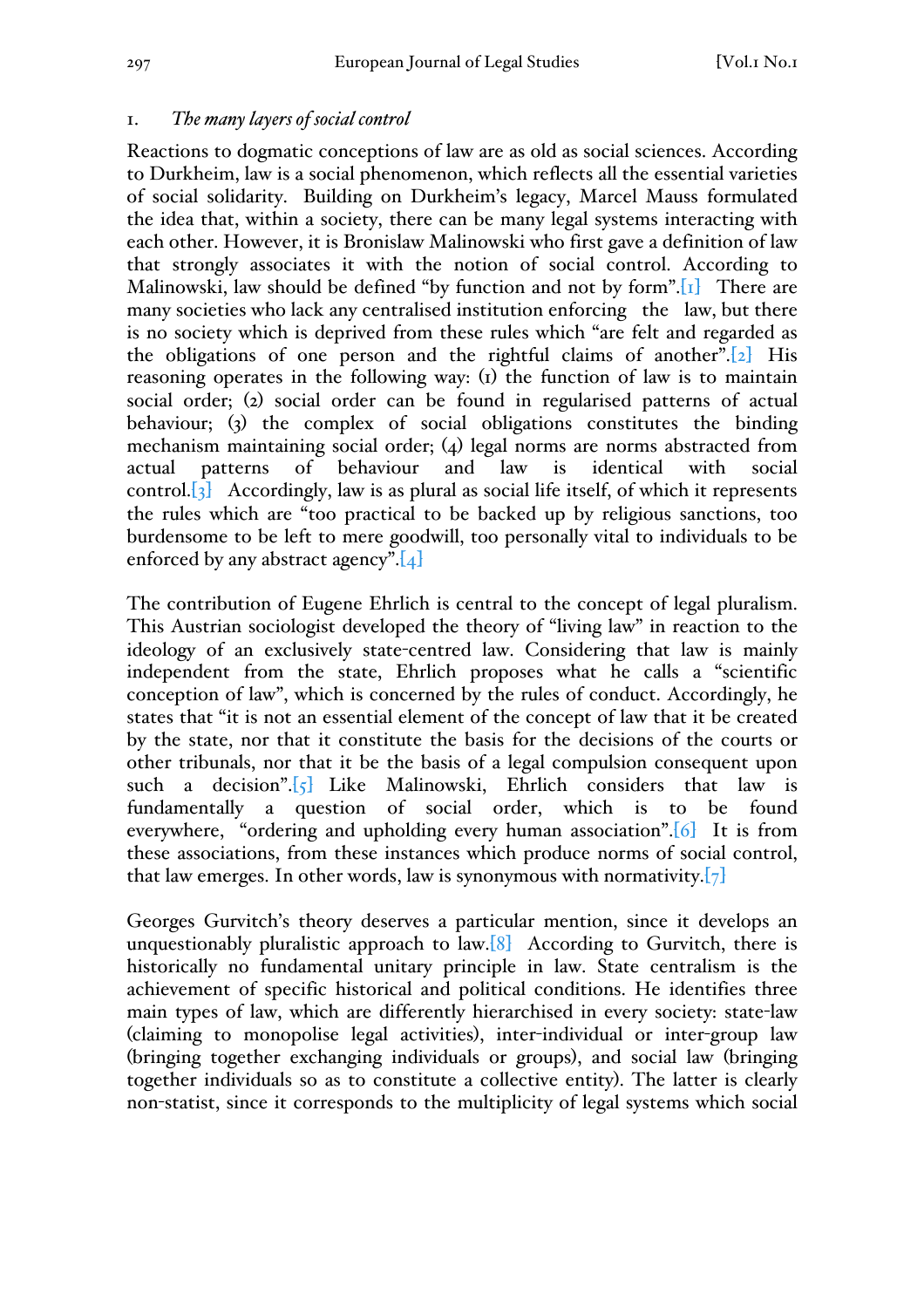law generates. Gurvitch makes also an important distinction between the plurality of the sources of law and legal pluralism.[9] Gurvitch's theory did not receive very much attention. This may be attributed to different reasons, among which his vague, fanciful, complex and abstract language, on the one hand, and the fact that "his concept of 'social law' challenged and disturbed the traditional juristic notion of law which was founded on a state-centralistic ideology".[10]

### 2. *Law and the many social fields*

The seventies and the eighties witnessed the blossoming of a more fully integrated attempt to deal with law from a social perspective denying the state its monopoly on, and even its mastering of, the production of law. In his radicalism, John Griffiths' article "What Is Legal Pluralism"[11] might prove instrumental for describing the basic tenets of this new trend. Moreover, it remains a seminal contribution in the field. $[x_2]$  Griffiths first identifies his main enemy: legal centralism, the law of which "is an exclusive, systematic and unified hierarchical ordering of normative propositions, which can be looked at either from the top downwards as depending on a sovereign command (Bodin, 1576; Hobbes, 1651; Austin, 1832) or from the bottom upwards as deriving their validity from ever more general layers of norms until one reaches some ultimate norm(s)" (Kelsen, 1949; Hart, 1961). $\overline{13}$  Claiming that legal centralism is an ideology, he charges many social scientists with having confused a normative stance and a descriptive one. According to him, law does not exist where the heralds of legal centralism have claimed it to be: legal centralism would be "a myth, an ideal, a claim, an illusion", $\begin{bmatrix} 1 & 1 \\ 1 & 1 \end{bmatrix}$  whereas legal pluralism would be the fact. Griffiths then proceeds to the distinction between what he calls weak and strong definitions of legal pluralism. The former refers to legal systems in which the sovereign commands or validates or recognises different bodies of law for different groups in the population; if it is a weak conception of legal pluralism, it is however mainly a (weak) conception of legal centralism, for it gives the central state the ultimate power to acknowledge or refuse the existence of such different bodies of law. The strong definition of legal pluralism, on the other hand, is the one which is, according to Griffiths, directly concerned with "an empirical state of affairs in society", $\begin{bmatrix} 15 \end{bmatrix}$  not with mere ideology. It is to the yardstick of such distinction between weak and strong definitions that Griffiths evaluates existing descriptive conceptions of legal pluralism. Griffiths concludes by giving his definition of law and legal pluralism. As to law, it is the self-regulation of every social field - law becomes therefore synonymous with social control; with regard to legal pluralism, it becomes the legal organisation of society, which is "congruent with its social organisation".[16]

Sally Falk Moore has been unanimously applauded among legal pluralists for having provided the appropriate locus of law in socio-legal research. She claims that "the social structure" is composed of many "semi-autonomous social fields", the definition and boundaries of which are not given by their organisation, but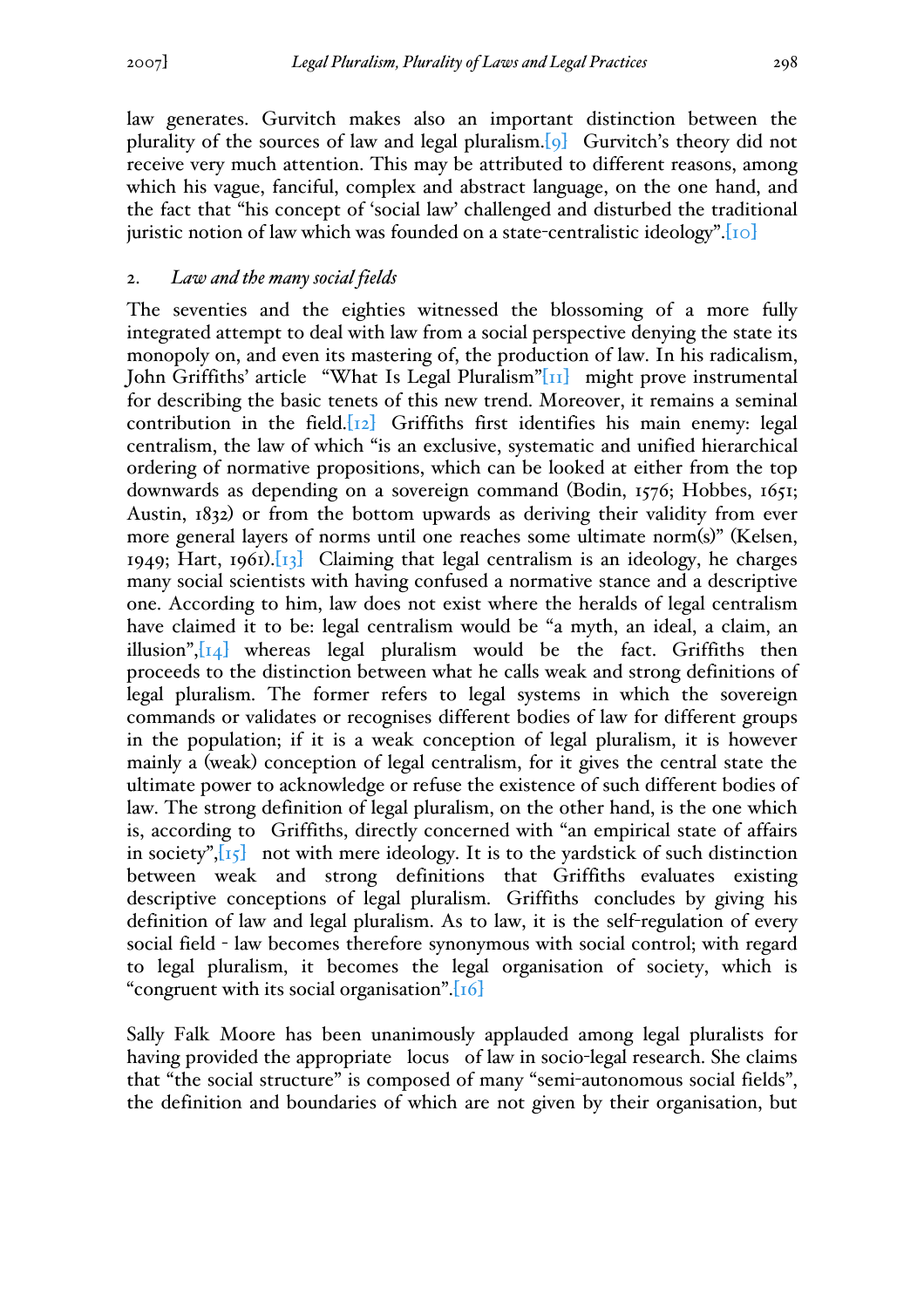"by a processual characteristic, the fact that it can generate rules and coerce or induce compliance to them". $\boxed{17}$  Three characteristics of Moore's concept can explain the appeal it exercised: first, she presents these fields as the fundamental unit of social control, which is directly connected to behavioural norms of conduct; second, every individual may simultaneously belong to many social fields, which accounts for social complexity; $\begin{bmatrix} 18 \end{bmatrix}$  third, a social field is autonomous, i.e. it can resist the penetration of external norms, but never totally, its capacity of resistance being function of the degree of independence of its members vis-à-vis itself and of its force of resistance to norms originating in other fields. It should be noted, however, that Moore does not use the word "law" when describing the rules and norms which are generated by semiautonomous social fields.[19]

Jacques Vanderlinden contributed a reappraisal of his former conception of legal pluralism, which had been targeted by Griffiths.[20] Vanderlinden's position is interesting in that it identifies some of the reasons that pushed lawyers to adhere to a certain conception of legal pluralism. First, he reacts against a continental, civilistic way to consider law. Against some legal theorists, who has a very restrictive understanding of the concept of rule, Vanderlinden advocates the taking into consideration of normative practices. Second, he considers law as one regulating system among others (etiquette, morality, fashion, etc.), which is however distinctive because of its hegemonic ambition. It means that, contrary to Griffiths, Vanderlinden does not deny the specificity of state law and does not assimilate it to mere social control. Third, he states that society as such is plural, meaning that pluralistic normative orderings cannot be evaluated to the yardstick of a monistic societal conception. Finally, Vanderlinden advocates an approach to the phenomenon of legal pluralism from the perspective of the normative practices of individuals embedded within social networks and individually shopping in these many normative fora. Paradoxically, Vanderlinden, who at the beginning of his demonstration recognises a certain specificity of law, ends with the statement that individuals, because of their belonging to many social networks, are subjected to many legal systems.[21]

Many scholars, like Vanderlinden, $[22]$  made the assumption that, because of the existing gap between legal practices and formal textual legal provisions, there is a plurality of laws. Instead of seeing in these practices the sad effect of the inefficiency of law, it should be read, following these authors, as the positive manifestation of their conformity to other legal orderings. $[23]$  According to some of these scholars, these alternative legal orderings are totally independent from state law, whereas, according to others, the state remains the gravity point of these practices. However, all converge in challenging the legitimacy of state law. Today, the classical theme of conflict resolution seems to constitute the focal point of this program. This interest in the anthropology of conflict may be traced back to American legal realism and Llewellyn's "trouble case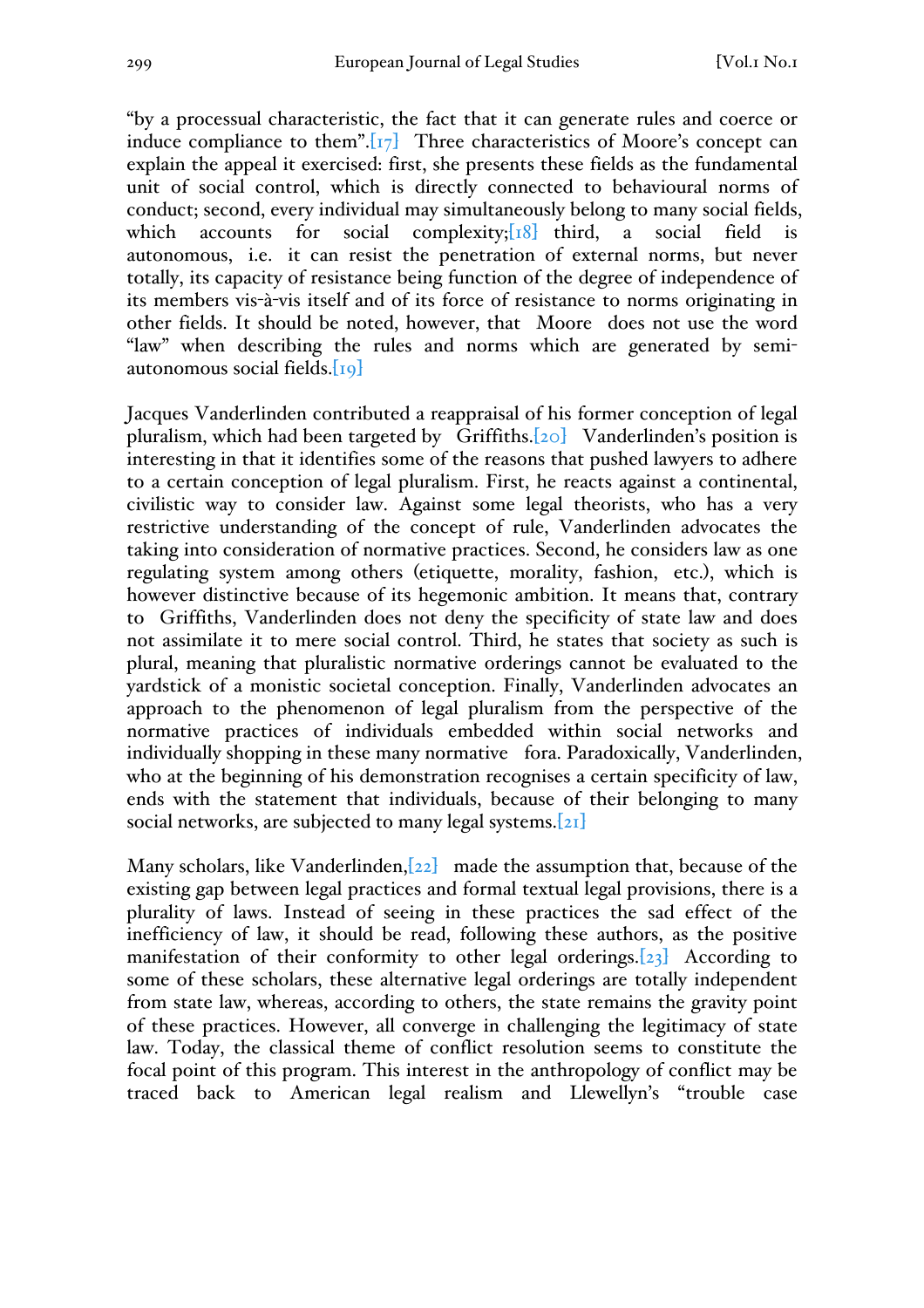method", [24] and more recently to Laura Nader and Harry Todd's Disputing Process[25] and Simon Roberts' Order and Dispute.[26]

### 3. *Plural legal pluralism: Culturalism, post-modernism, autopoiesis*

According to Brian Tamanaha, "since there are many competing versions of what is meant by 'law', the assertion that law exists in plurality leaves us with a plurality of legal pluralisms". $[27]$  Besides Griffith's and Moore's influential conceptions of legal pluralism, there exist other approaches worth mentioning.

Massaji Chiba's theory of non-official laws stays a little apart from the different orientations described above. The main endeavour of this Japanese scholar is "less to develop or clarify a definition of legal pluralism than to develop or clarify the features of certain instances of legal pluralism".[28] Instead of simply opposing state law and people's law, Chiba identifies many legal levels: official law, i.e. "the legal system authorised by the legitimate authority of a country";[29] unofficial law, i.e. "the legal system which is not officially authorised by the official authorities, but authorised in practice by the general consensus of a certain circle of people" $[30]$  - and having a distinctive influence upon the effectiveness of the official law; legal postulates, i.e. "the system of values and ideals specifically relevant to both official and unofficial law in founding and orienting the latter". $[31]$  These three levels are not organised according to a rigid and permanent hierarchy, but differ from one society to another. For instance, Eastern societies would be characterised by their reliance on unofficial law, whereas Western ones would be mainly state-centred. Besides these legal levels, Chiba identifies three dichotomies of law: official law vs. unofficial law, legal rules vs. legal postulates, and indigenous law vs. transplanted  $law.[32]$  It is in the combination of these many levels and dichotomies that the law of each individual country could be analyzed. This analytical scheme serves "to advance social sciences of non-Western law with respect to the alleged cultural lag or legal pluralism". $\frac{33}{133}$ 

With the emergence of the "concept" of post-modernity, scholars oriented their research in legal pluralism toward a new definition. Boaventura de Sousa Santos is the main representative of this trend that seeks to forge a postmodern conception of law based on the notions of legal pluralism and interlegality, that is, "encompassing both the social constructions of normative orders and the human experiencing of them".[34] Santosstates: "legal pluralism is the key concept in a post-modern view of law. Not the legal pluralism of traditional legal anthropology in which the different legal orders are conceived as separate entities coexisting in the same political space, but rather the conception of different legal spaces superimposed, interpenetrated, and mixed in our minds as much as in our legal actions". $[35]$  Between these multiple networks of legal orders, there is continuous porosity. People's life "is constituted by an intersection of different legal orders, that is, by interlegality". $[36]$  So as to make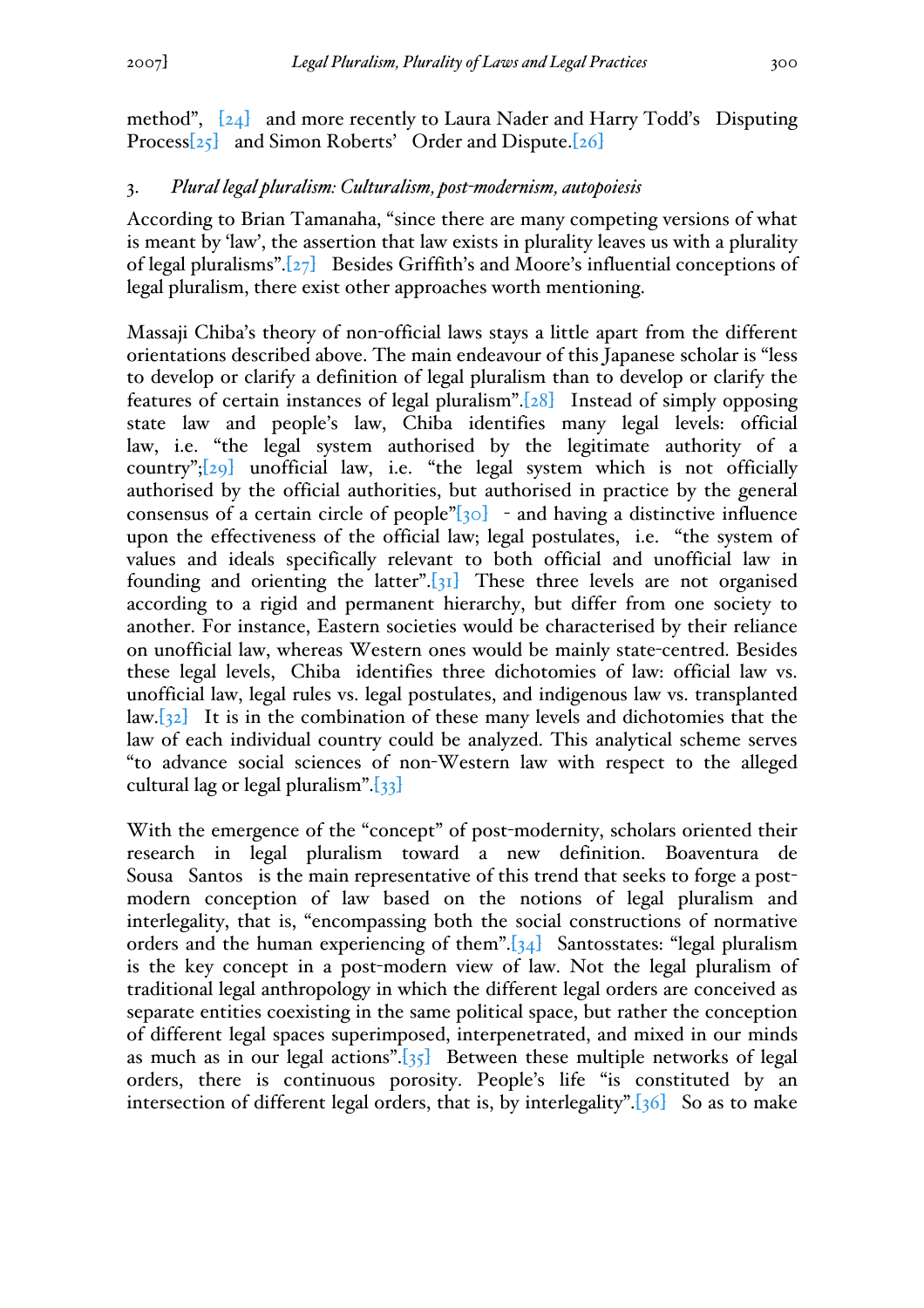sense of these legally plural contexts, people need a "new common legal sense", which would aim "at trivializing our daily encounters with the laws so that their meaning becomes clear to the untrained law user".[37] Drawing a metaphorical comparison with geographical cartography, Santos describes how this "polycentric legal world" represents and transforms reality through a set of conventions. It claims to provide the methodological clues and theoretical propositions explaining how different legalities are constructed, enforced and experienced, within and beyond the intra-state level of conflicting legalities. $[38]$  Santos acknowledges that, under his definition, there is a great variety of legal orders. However, he focuses on what he calls "six structural clusters of social relations in capitalist societies integrating the world system":[39] domestic law (norms and dispute settlements resulting from social relations in the household), production law (resulting from labour relations), exchange law (resulting from merchant relations), community law (resulting from group identities), state law, and systemic law ("the legal form of the worldplace"), these very broadly defined legal clusters potentially and partly overlapping each other.

Although it seems very marginal in the general framework of the systemic theory of law, it must be noted that Gunther Teubner proposed his own theory of legal pluralism. There are three main assumptions in Teubner's theory of law as an autopoietic system (a system self-sustainable and closed on itself): law, as an autonomous epistemological subject, constructs its own social reality; law, as a communicational process, produces human actors as semantic artefacts; because of the simultaneity of its dependence and independence vis-à-vis other social discourses, modern law permanently balances between positions of cognitive autonomy and heteronomy. $[40]$  On such basis, Teubner criticises the "classical" approach" to legal pluralism for its inability to properly define law. This is due to the absence of proper distinction between law and other kinds of normativities and to the attribution to law of a single function, while various functions are identifiable. Then, he defines legal pluralism "as a multiplicity of diverse communicative processes that observe social action under the binary code of legal / illegal". $[41]$  This binary code of legal/illegal is constituted as the discriminating factor, which allows excluding "purely economic calculations" as well as "sheer pressures of power and merely conventional or moral norms, transactional patterns or organisational routines". $[42]$  This binary code is not peculiar to state law, but "it creates instead the imagery of a heterarchy of diverse legal discourses".[43] Finally, it serves many functions, including inter alia, "social control, conflict regulation, reaffirmation of expectations, social regulation, coordination of behaviour or the disciplining of bodies and souls". $[44]$ 

#### II. CRITIQUES

According to Merry, Moore's concept of semi-autonomous social field remains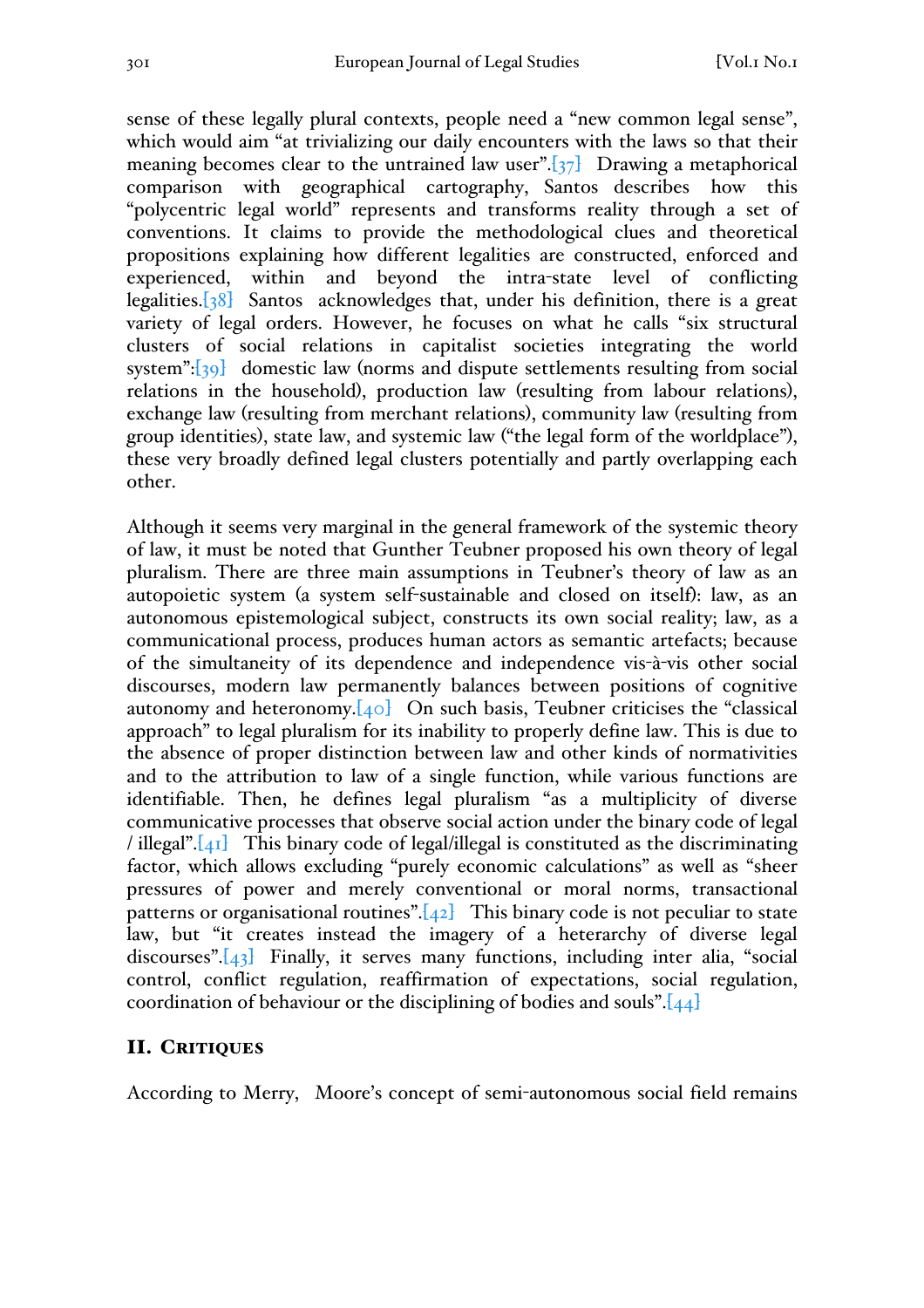"the most enduring, generalisable, and widely-used conception of plural legal order". $[45]$  Such statement reveals how little criticism has been addressed to the concept and the propositions associated to it.  $[46]$  It also reflects the increasing support the radical theory of legal pluralism received. Nowadays, legal anthropology, the sociology of law and legal theory must pay it tribute. Nevertheless, critiques which may be addressed are many. In the following section, I shall organise these critiques around what can appear as the three main fundamental flaws undermining existing legal pluralistic theories: its definitional problem, its functionalist nature, and its holistic essentialist culturalism.

#### 1. *Definitional deadlock*

Griffiths explicitly identifies the ideology of legal centralism as what legal pluralism set out to challenge. While the state portrays itself as sole lawmaker, legal pluralism highlights the multitude of partially autonomous and selfregulating social fields also producing legal rules. However, there is a strong case for moving away from the present dichotomisation of the analysis of the phenomenon of law between state law and legal pluralism.

Brian Tamanaha reveals some of the many weaknesses in the reasoning of the proponents of legal pluralism, among which the "conclusion that all forms of social control are law". $[47]$  As Merry puts it, "calling all forms of ordering that are not state law by the name law confounds the analysis". $[48]$  The problem can be attributed to the confusion between descriptive and non-descriptive concepts. Law belongs to the latter, at least in the sense that it was never constituted as a tool in the hand of sociologists for describing social reality. When they establish law as a synonymous with social norms, legal pluralists create an ambiguity, since they use a word which has some commonsense meaning so as to perform an analytical task which runs contrary to this meaning. In other words, what is the analytical utility of using the word "law" so as to describe what common sense would never associate with law (good manners, etc.), especially if this alleged concept either does not carry anything which makes it distinct from other less connoted words (like norm) or surreptitiously carries the distinctive characters of what it is supposed to be contrary to?

Tamanaha goes further and states that, "lived norms are qualitatively different from norms recognised and applied by legal institutions because the latter involves 'positivising' the norms, that is, the norms become 'legal' norms when they are recognised as such by legal actors". $[49]$  Contrary to what I claimed in another article, $\lceil 50 \rceil$  this critique is most sound, though the dividing line is not so much between lived norms and positivised norms but between law as recognised and referred to by people -whoever they are- and other moralities and normativities as recognised and referred to by people - whoever they are.[ $51$ ] In other words, law is not an analytical concept, but only what people claim that law is, this type of position allowing denying the relevance of a question that a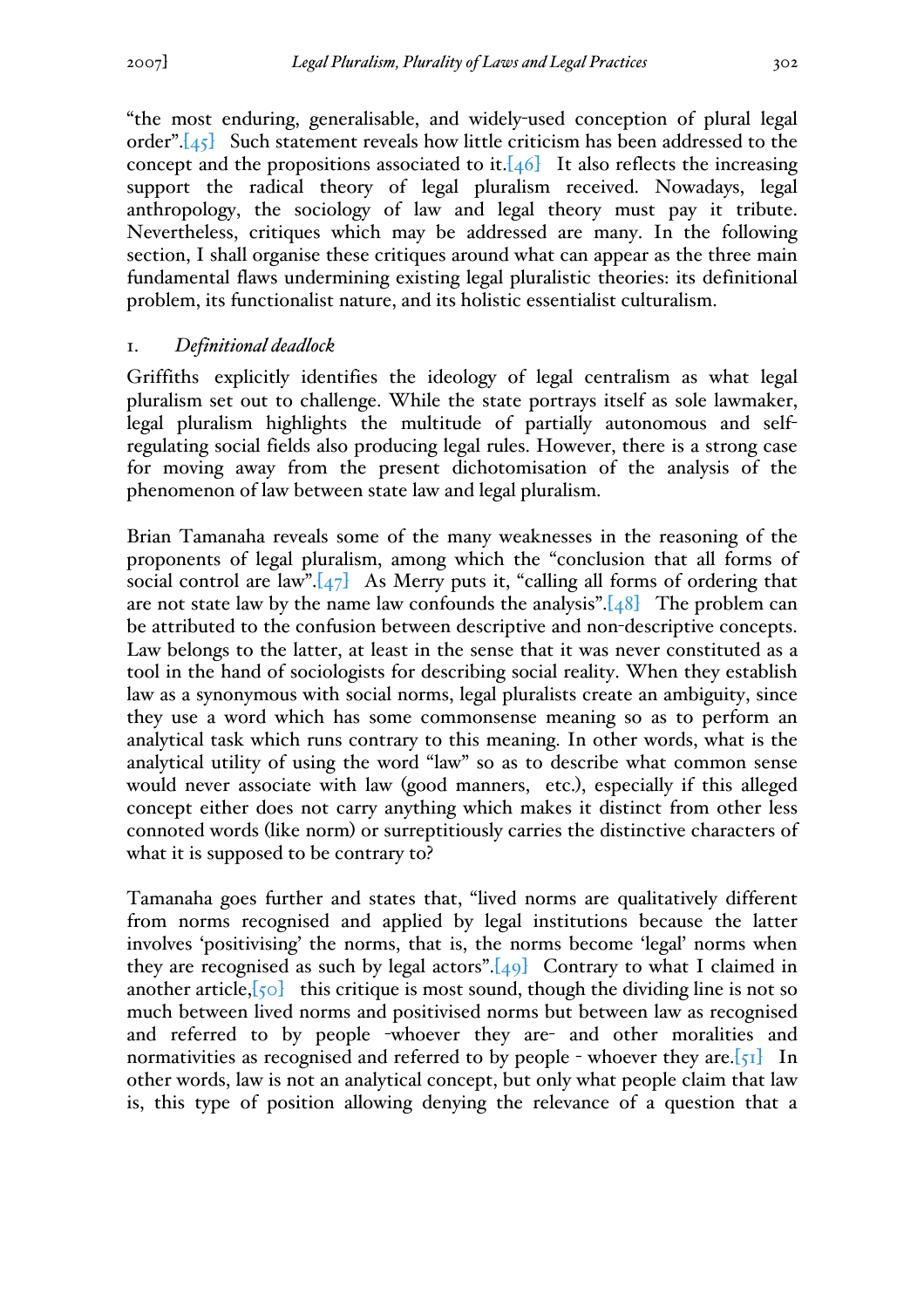hundred years of legal sociology and anthropology have been unable to settle - the question of the boundaries of juridicity. The existence of law is evidenced only by its self-affirmation or, rather, by its identification as such by people. This does not preclude the study of normativity in general, on the contrary, but it seriously challenges the possibility to conduct it under the auspices of a non-descriptive ("legal") ideology ("pluralism"). $\overline{52}$  It is non-descriptive, in the sense that it has used the legal vocabulary to describe general normativity and general normativity completely to dilute law (as it is referred to by people in general). It is ideological, in the sense that legal pluralism, whereas it militates for the recognition of all diffused normativities, ignores the fact that there is no possibility of recognizing any normativity as law without an authority having the right to say what is right and the capacity to interpret it as law, meaning that militancy against state law would necessarily mean militancy in favour of any such other authority.

### 2. *Functionalism*

This definitional problem of legal pluralism is related to the fundamental assumption that lies behind its construction. Law is considered as the concept that expresses the social function of ordering which is performed by social institutions. Tamanaha, Malinowski, Parsons and Luhmann are the main representatives of the functionalist theory in the study of law. $[53]$  Basically, these authors share the idea that:  $(i)$  law has a role and a nature;  $(i)$  these role and nature are determined a priori by their social function;  $(3)$  this function is to maintain order in society. Even in its most sophisticated versions, legal pluralists assume this legal function: "The normative orders of legal pluralism always produce normative expectations [...] and they may serve many functions". $[54]$ 

As shown by Searle, among others, functionalism is necessarily associated with intentionality: the heart does not have the function to pump blood, except if there was an intentional agent that created it so as to pump blood; on the other hand, artificial hearts have indeed the function to pump blood. "Whenever the function of X is to Y, X and Y are parts of a system where the system is in part defined by purposes, goals, and values generally. This is why there are functions of policemen and professors but no function of human as such - unless we think of human as part of some larger system where their function is, e.g., to serve God".[55] Accordingly, whereas law, when conceived as an institution created so as to regulate human relations, might be given a social function, law, when it is understood as emanating from the social, might hardly be given such a function. Otherwise, it would mean as a consequence that societies would be credited from scratch (from before their existing as societies) with a collective consciousness, which in turn would result in their creating the institutions necessary to their functioning, i.e. they would have created themselves. In other words, functional analysis can only operate if law is considered as the product of an intentional agency.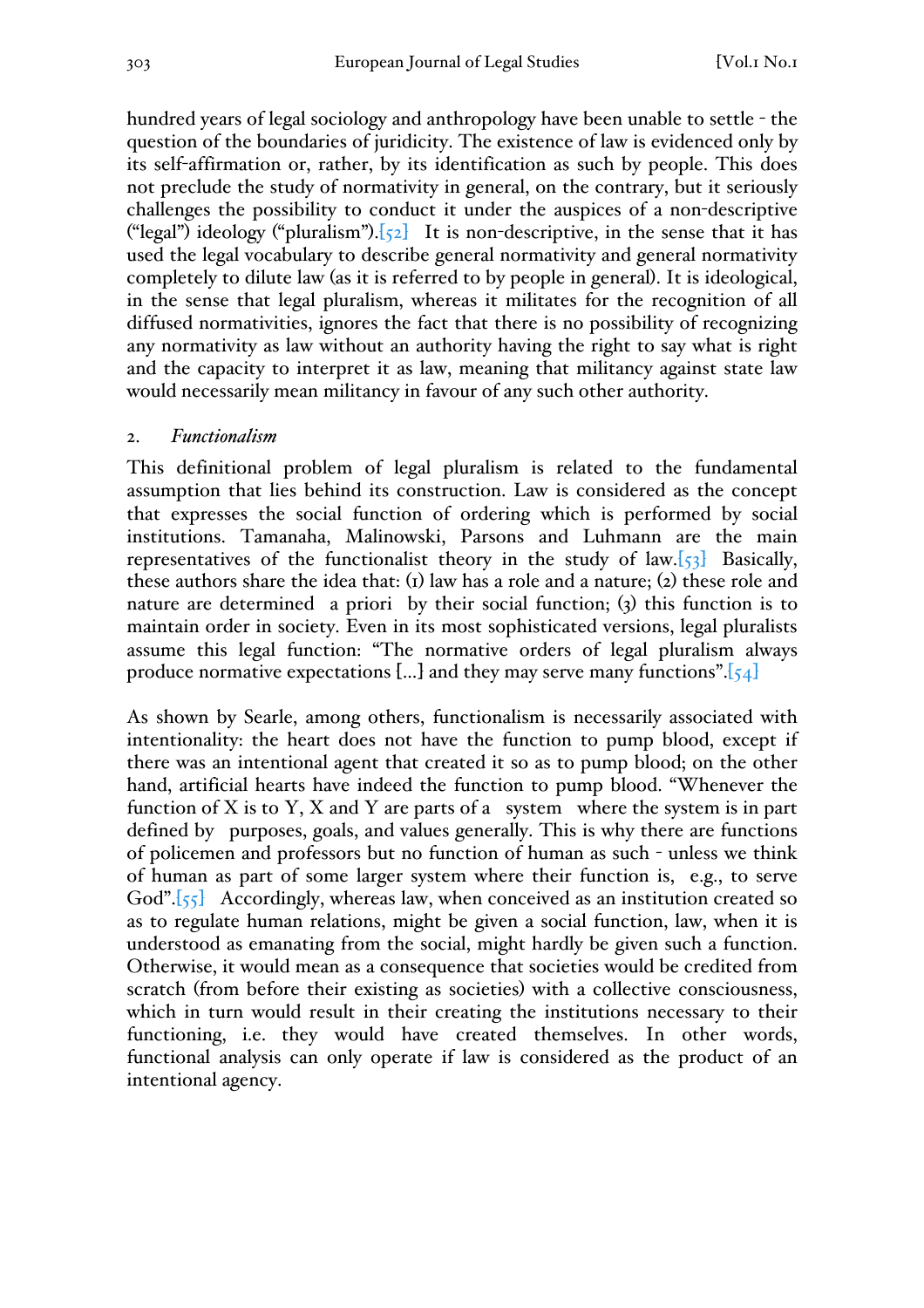Yet, some legal pluralists consider law as the product of an intentional agency. This is the case with Teubner, for whom the multiple orders of legal pluralism exclude "merely social conventions and moral norms", recharacterized by their common organizing "on the binary code legal/illegal," and "may serve many functions: social control, conflict regulation, reaffirmation of expectations, social regulation, coordination of behaviour or the disciplining of bodies and souls".[56] However, this "legalistic" version of legal pluralism is only a partial solution to the problem of functionalism. Indeed, when considering that law is multi-functional or even dysfunctional, it still assumes that legal institutions have been created so as systematically to perform one function or another. This leaves no room for their being non-functional. Moreover, these systems are, according to Teubner, autopoietic, i.e. they are radically autonomous subsystems which communicationally produce and reproduce their components within the system (the system is operationally closed). $[57]$  The remaining question is: Has law been intentionally created so as independently to perform social functions? This is historically and empirically dubious. Obviously, parts of law were crafted so as to perform functions (though they never succeeded in being totally efficient in performing them). Clearly as well, other parts of law were not conceived in such a way. If there are many legal constructors, there was never any Creator of the Concept of Law, although such an intention remains necessary for the sake of functional analysis.

#### 3. *Essentialist culturalism*

Legal pluralism has also often proved very essentialist and culturalist. Generally with the best intentions, some legal pluralists promoted concepts like "folk law," "indigenous law," "native law," "imported law," "transplanted law," "state law," "official law," "unofficial law," "primitive law," etc.. Besides the huge definitional problems associated with the term "law," it mainly assumes that there is something like a "true" law, which is the reflection of an "authentic" society whose main cultural characters are translated into rules of conduct. Actually, this kind of "nativist" interpretation is not worth any close examination. It offers a very naïve picture of law which is far from being supported by substantial empirical evidence. The so-called "indigenous" or "native" law has often never existed but in the heads of these scholars, though it is constituted as the yardstick to which the scope of legal "acculturation" is evaluated.

Much more interesting is Clifford Geertz's interpretive theory. This is not the proper place to discuss it. Suffice to say that he conceives of law as a cultural code of meanings for interpreting the world: "'Law' here, there, or anywhere, is part of a distinctive manner of imagining the real". $[58]$  In this hermeneutic project, "words are keys to understanding the social institutions and cultural formulations that surround them and give them meaning".[59] Geertz gives the example of the Arabic word "haqq", which is supposed to come from a specific moral world and to connect to a distinctive legal sensibility.[60] This word would carry along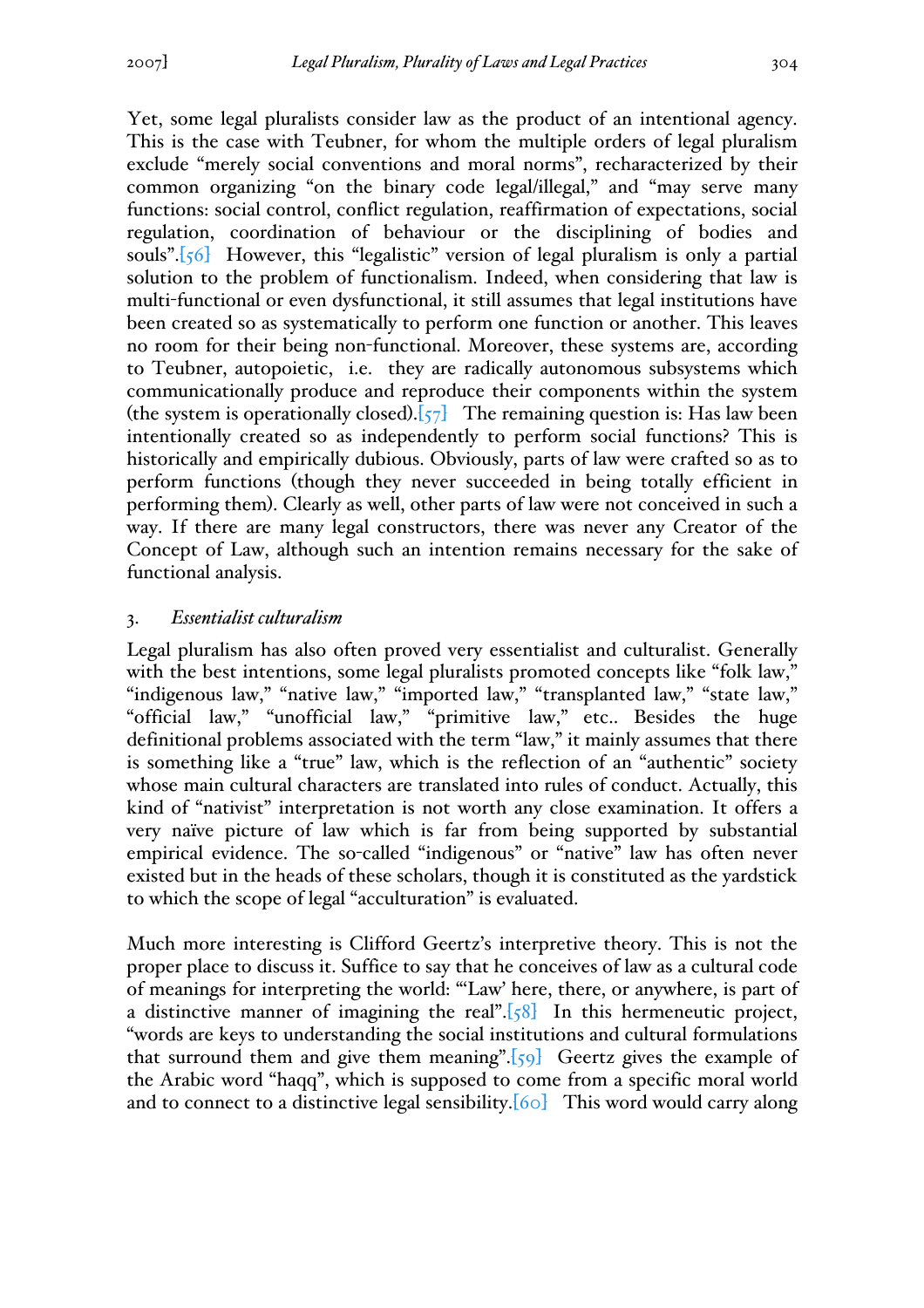with it all the specific meanings which are co-substantial with something which is called "Islamic law." In plural situations, i.e. situations where many cultural systems are described as interacting (for instance Egypt, where modern law is commonly presented as co-existing with Islamic law and customary law), law would produce a "polyglot discourse".<sup>[61]</sup> In that sense, pluralism would only be the juxtaposition of many cultural and legal histories.

However, culturalism fundamentally conceives of law in holistic terms, that is, as one of the many reverberations of a larger explaining principle: culture.[62] Yet, this cultural unity is not deduced from empirical observations, but assumed from the beginning. This is how Rosen proceeds when, starting from the small Moroccan town of Sefrou, he ends his journey with the anthropology of justice in Islam.[63] Moreover, he considers that Middle Eastern culture, which Moroccan culture is supposed to epitomise, can itself be caught by one "key metaphor", one 'central analogy': "it is an image of the bazaar market-place writ large in social relations, of negotiated agreements extending from the realm of the public forum into those domains -of family, history, and cosmology- where they might not most immediately be expected to reside". $[64]$  This kind of approach carries a strong flavour of genetic essentialism, according to which societies -and the laws that characterise them- carry along with them throughout history the same basic tenets, which historical incidents would only superficially scratch. Also, it seems that cultural interpretivists are much more interested in the "why" question than in the "how", although attention given to the latter would have enabled them to consider that law is not necessarily and integrally part of culture and that culture is not a set of permanent pre-existing assumptions but something which is permanently produced, reproduced, negotiated, and oriented to by members of various social settings.

## III. RE-SPECIFICATIONS

This third section reviews some of the possible remedies and shifts in focus which might help the reconsideration of the plural nature of law. A few years ago, I supported the idea of forsaking the use of the words "law" and "legal" for analytical purposes. To the question of the sociological boundaries of juridicity, I answered that the question is devoid of sociological relevance.  $[65]$  From a distance, I would say that social scientists have no means sociologically to define law outside what people say law is, with the consequence that any study of law should basically look at what people do and say when practicing what they call law.

1. *Realism*

From an epistemological standpoint, the problem of definition is fundamental. The real danger of speaking of "law" when dealing with all forms of norms is, first, to equate them with something which people consider as totally different. Second,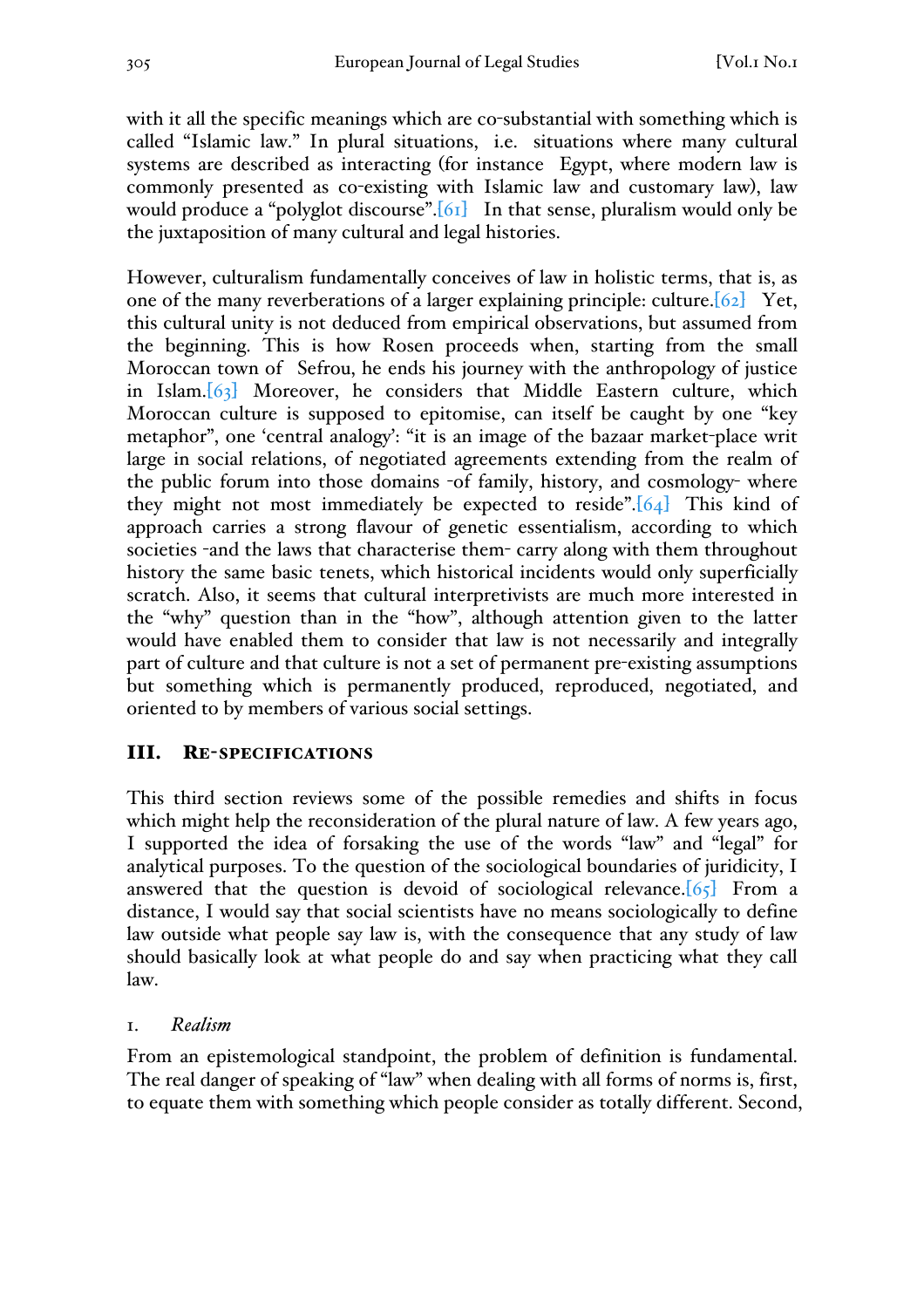it is to take a product of political theory (state law) for a sociological tool (legal pluralism). Third, it is to assume a functional definition of some general social mechanisms (social control), whereas non-intentional phenomena cannot be given any social function. Instead of elevating law to the rank of an analytical instrument, I would suggest to go back to the observation of social practices and to consider, in the broad field of the many normativities, that law is what people refer to as law.

This is what advocates Tamanaha, according to whom "the project to devise a scientific concept of law was based upon the misguided belief that law comprises a fundamental category. […] Law is whatever we attach the label law to. It is a term conventionally applied to a variety of multifaceted, multifunctional phenomena".[66] In other words, "what law is, is determined by the people in the social arena through their own common usages, not in advance by the social scientist or theorist". $[67]$  Accordingly, a situation of legal pluralism would exist "whenever more than one kind of 'law' is recognised through the social practices of a group in a given social arena".[68] Tamanaha argues that, whereas legal pluralism states that the word law applies to the many manifestations of a single basic phenomenon, conversely his approach would assume that the same label law applies to many different phenomena.

Tamanaha claims that his approach conveys many advantages. Besides the fact that, first, it overcomes the inability to distinguish legal norms from social norms, second, it provides practicable criteria for distinguishing between a legal rulesystem and normative pluralisms. Third, it urges that all these forms of lawrecognised-as-such in one specific social arena "be studied in their specific manifestation, and in their relations with other kinds of law in that social arena, and as they compare to general categories of kinds of law or manifestations of law in other social arenas".[69] Fourth, this approach does not lose, through its elaboration, what made the force of the legal pluralistic appeal, i.e. that there are forms of law which are not or only loosely connected to the state. By so doing, this approach would be successful, according to Tamanaha, precisely where legal pluralism has failed, that is, in providing a descriptive non-ideological theory of the plural nature of law. "Indeed, one merit of this approach -what makes it nonessentialist- is that it is entirely free of presuppositions about law (beyond the negative one that it has no essence). Everything is left open to empirical investigation, and category construction and analysis following such investigation. Another significant merit [is that] it directs an equally sharp-eyed, unsentimental view at all manifestations and kinds of law".[70] In sum, conducting research in legal pluralism is to look at situations where there is a plurality of kinds of law, law being understood as what people conventionally refer to as law.

#### 2. *Praxiology*

In this last section, it will be argued that, even though Tamanaha's approach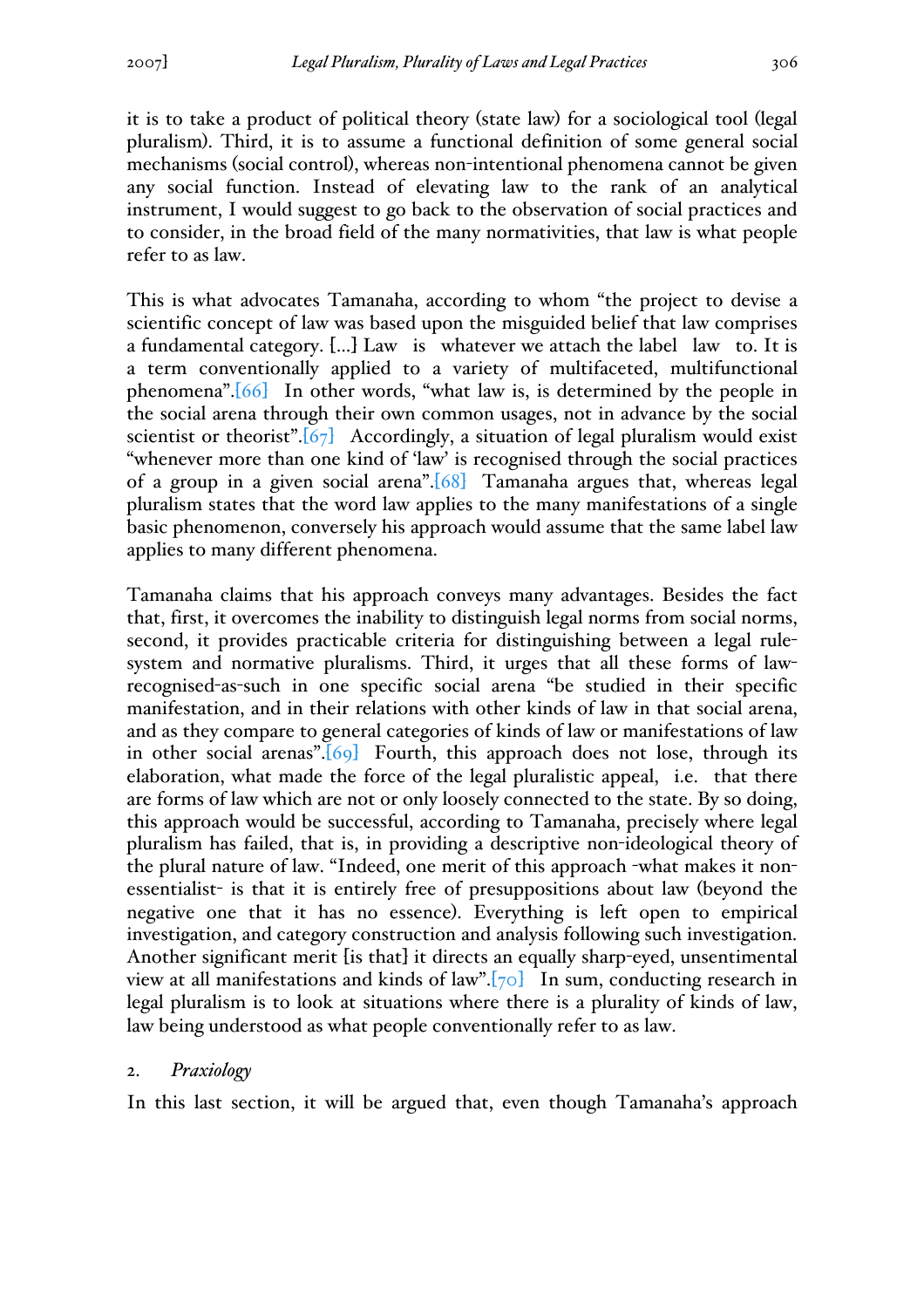greatly betters the sociological study of law, it still suffers from some flaws which can be mitigated by the deepening of his insights and by the adoption of a praxiological approach to legal phenomena.

The main problem with Tamanaha's conception of law comes from his attempt to root it in the combination of behaviourism and interpretivism, a combination which is deemed to overcome some of the classical caveats of legal sociology and anthropology and to come out in his realistic socio-legal theory. However, as mentioned above, one of the difficulties of interpretivism is related to its culturalist essentialist standpoint. It is not to say that such perspective has no scientific value, but it points to the fact that it reproduces some of the deficiencies it is supposed to eliminate. Among other things, it maintains one of these dualities which muddy contemporary sociological theorizing, that is, the duality opposing activities and meanings. Instead of considering that this opposition constitutes the main problem to be solved in order to succeed in theorizing, I suggest that it is the propensity to theorizing itself which should be questioned. In other words, the inquiry "into the comprehensibility of society, into the ways in which social life can be understood and described when seen from within by members" should be substituted to the theoretical elaboration of "a specific mode of comprehending society, a theoretical framework within which a substantive conception of society is to be construed". $[71]$  It is definitely not Geertz's interpretivist culturalism -not to say Rosen's- that will promote such an inquiry, for he assumes the constraint of a preexisting cultural order to which people conform, the task of the social scientist being to discover the keyword that epitomises it, not to look at practices from which to infer people's orientation to the many constraints of the local settings in which they (inter)act. On the contrary, a praxiological approach requires using "the criteria that participants have for determining the salient features of interactional episodes",[72] and this does not provide an interpretation of people's conducts. "Rather, analysis is based on, and made valid by, the participants' own orientations, characterisations, and exhibited understandings".[73] In other words, while the opposition between meaning and behaviour "requires its solution by means […] which are external to the orderliness observable in the sites of everyday activity," e.g. social structures, local cultures, schemes of behaviour, etc., the praxiological re-specification I advocate considers "'the problem of social order' as completely internal to those sites". $[74]$  It also means that it is not so much "why" questions -which form the basis of interpretivism- which should draw the attention of legal sociology, but "what" and "how" questions - "what is involved in doing this or that?"; "how does X manage to do Y"?

Another major problem arises from the slippery character of definitional endeavours. Although Tamanaha succeeds in escaping legal pluralism's definitional caveat, mainly by his characterizing law as what people refer to as law,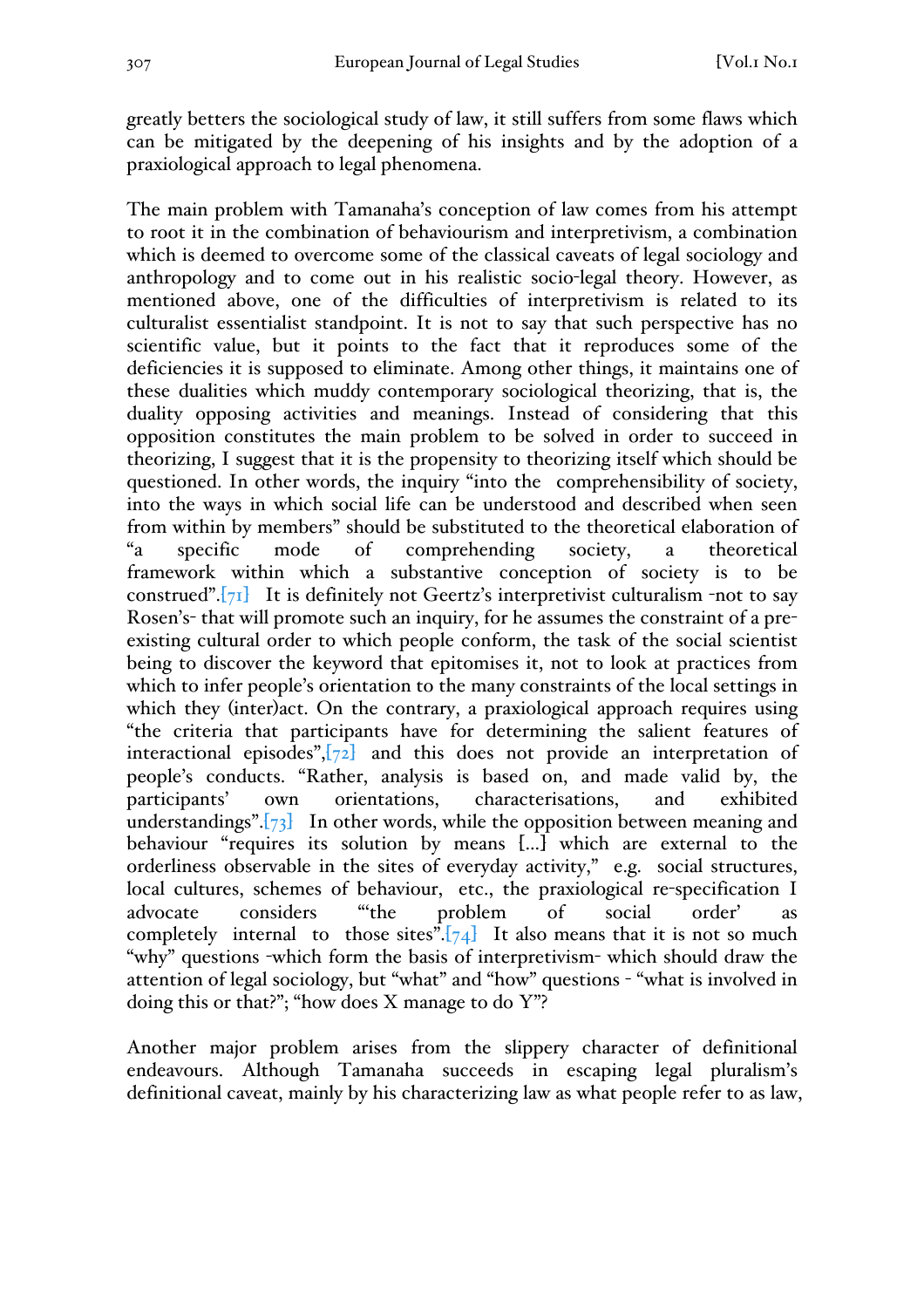it does not make him immune from falling into the pit of other definitional enigma. For instance, when advocating the restriction of the use of the word "legal" to state  $law[\frac{7}{3}]$  or when ascribing to certain legal systems a particular characterisation (e.g., theocracy in Iran), $[76]$  he substitutes his external overhanging scholarly vision to people's production of and orientation to an identifiable, understandable, and practicable law, which does not necessarily attend to these statist or theocratic characters. There are other places where one can find this ambivalence when it is stated, on the one hand, that law is what people refer to as law and when it is assumed, on the other hand, that people use the label law so as to refer to what are often quite different phenomena. In other words, whereas Tamanaha rightly criticises legal pluralism for its overinclusiveness, i.e. its including phenomena most people would not consider to be law, and its under-inclusiveness, i.e. its excluding phenomena many would consider to be law,  $[77]$  he queers the pitch by underestimating people's practical and context-sensitive understanding of the word "law" or its equivalents. Thus, people do not loosely use one same word so as to refer to different phenomena; they specifically use one word to refer to some specific phenomenon to the production and intelligibility of which they orient in the local and temporal context in which they interact. The same word might be used to refer to another phenomenon in another context or in another sequence, but this is a question which must be empirically answered through the close examination of each interactional occurrence taking place in every specific setting. This runs against the interpretivist notion of the legal polyglot discourse. In that sense the notion of legal pluralism does not exist as a sociological question unless people, participants, or members orient to it as such. In other words, the question of legal pluralism does not arise from scholars looking at the social world from outside, but it becomes a topic in its own right when it comes out from people's practices that they orient to a situation of co-existing, conflating and/or conflicting multiple laws.

Finally, with regard to the questions that the realistic approach to legal phenomena might raise, my contention is that they are better solved by adopting a praxiological perspective. The first question concerns the identity of the people whose practices qualify a phenomenon as law. While the realistic theory answers that it is any social group, the praxiological would rather say that there is no such question unless or until people call into question the authority of someone or something having identified a phenomenon as law. The question only emerges from practical, local, punctual circumstances. Before, it is a question of a philosophical and political nature, not a practical and sociological one. To the question of how many people are necessary to view a phenomenon as law for this phenomenon to qualify as such, it is answered that "a minimum threshold to qualify is if sufficient people with sufficient conviction consider something to be 'law', and act pursuant to this belief, in ways that have an influence in the social arena".[78] This answer suffers from its giving to whatever external authority the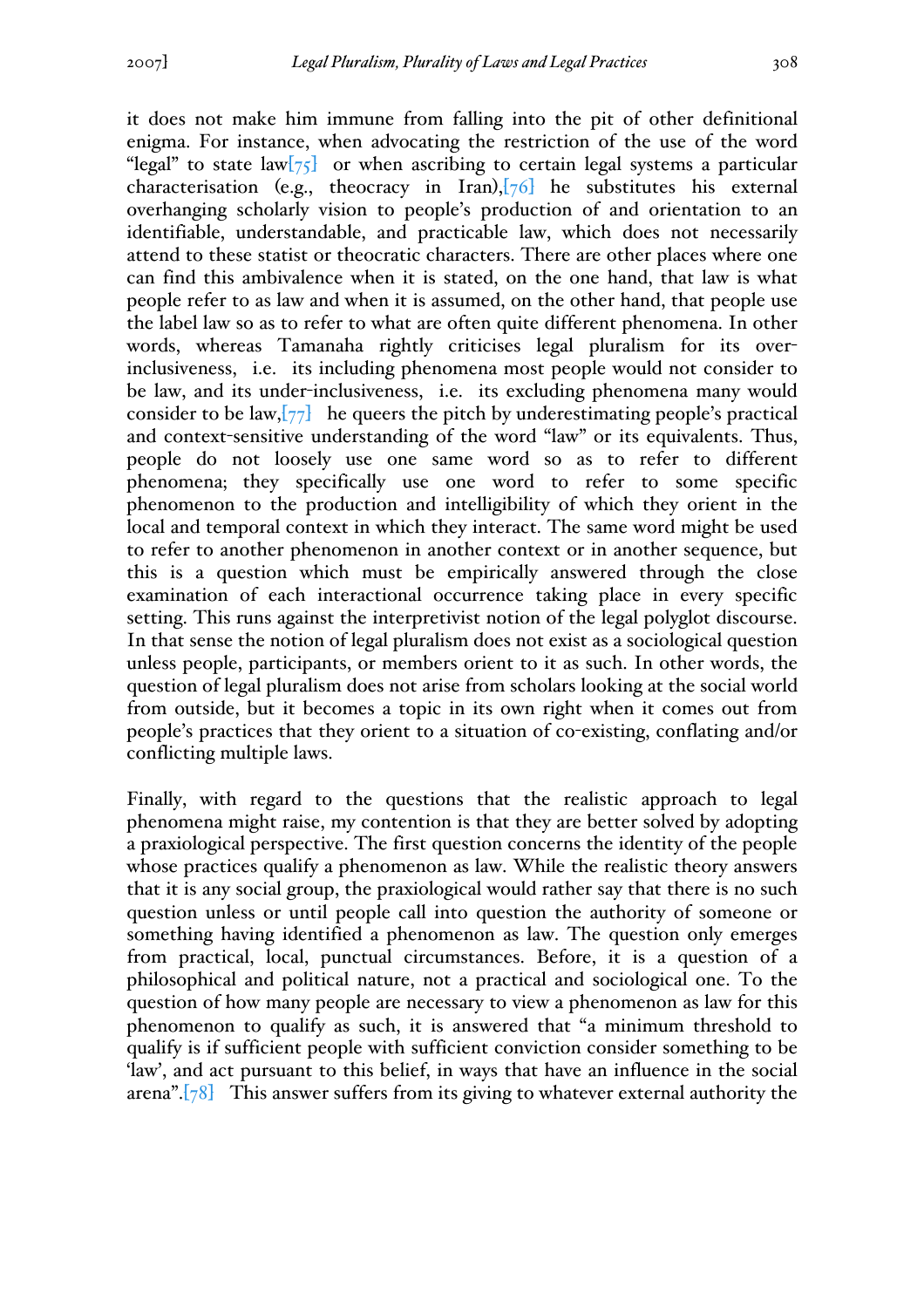task subsequently to determine how people, conviction and influence rate so as to be considered as sufficient, whereas it would be said in a praxiological perspective that no answer can be given a priori, since it is from people's practices that the qualification of something as law will be recognised as such (and thus will remained unnoticed) or will not be recognised as such (and thus will be noticed and become accountable). It is also said that a third question would address the risk of a proliferation of kinds of law in the social arena. Tamanaha's answer is that such a profusion of kinds of law will seldom occur in practice. To the same question, the praxiological answer would be that it is not up to social scientists to decide by the means of concepts whether there are too many or too few kinds of law, but it is an empirical phenomenon which must be attended to through a close scrutiny of people's practices. Moreover, since activities in legal settings are characterised, as human activities in general, by the general orientation to the production of intelligibility, coordination and order, it would be rather surprising to observe such an anarchical proliferation of laws without observable attempts to reduce it. The last question addresses the authority which is granted by conventionalism to social actors to give rise to new kinds of law. The realistic answer stresses that law as a social institution is necessarily produced by social actors and that recognizing these actors' authority only threatens social and legal theorists' authority. This holds true in a praxiological perspective. Moreover, it should be said that it is not up to legal sociologists and anthropologists to determine whether or not granting social actors the authority to give rise to new laws. What social sciences only can do is to observe and describe how actual people in actual settings orient to the production of a phenomenon which they call law.

# 3. *What is legal pluralism in a praxiological perspective?*

To illustrate the heuristic gains of the praxiological re-specification, I shall briefly present three cases concerning the issue of customary marriage in the Egyptian context. It should contribute to the strengthening of my contention according to which the theories of legal pluralism have little heuristic capacity in the explanation of the law, whose pluralistic character must not be determined by some external criterion, but only when it belongs explicitly to the relevancies of situated practices.

In Egypt, a series of laws organise personal status, i.e., the regulations concerning marriage, divorce, affiliation, and inheritance. The law always encouraged the contracting of formal marriages registered by a notary whose authority is officially acknowledged. However, marriages satisfying minimal conditions, i.e., being established in a contractual form and testified to by two witnesses, are deemed legitimate. Nevertheless, contrary to official marriages registered by the notary, this type of marriage is not demurrable and cannot be invoked by the wife in front of law courts. Until the Law No 1 of the year 2000, no claim concerning marriage could be heard by the courts unless it was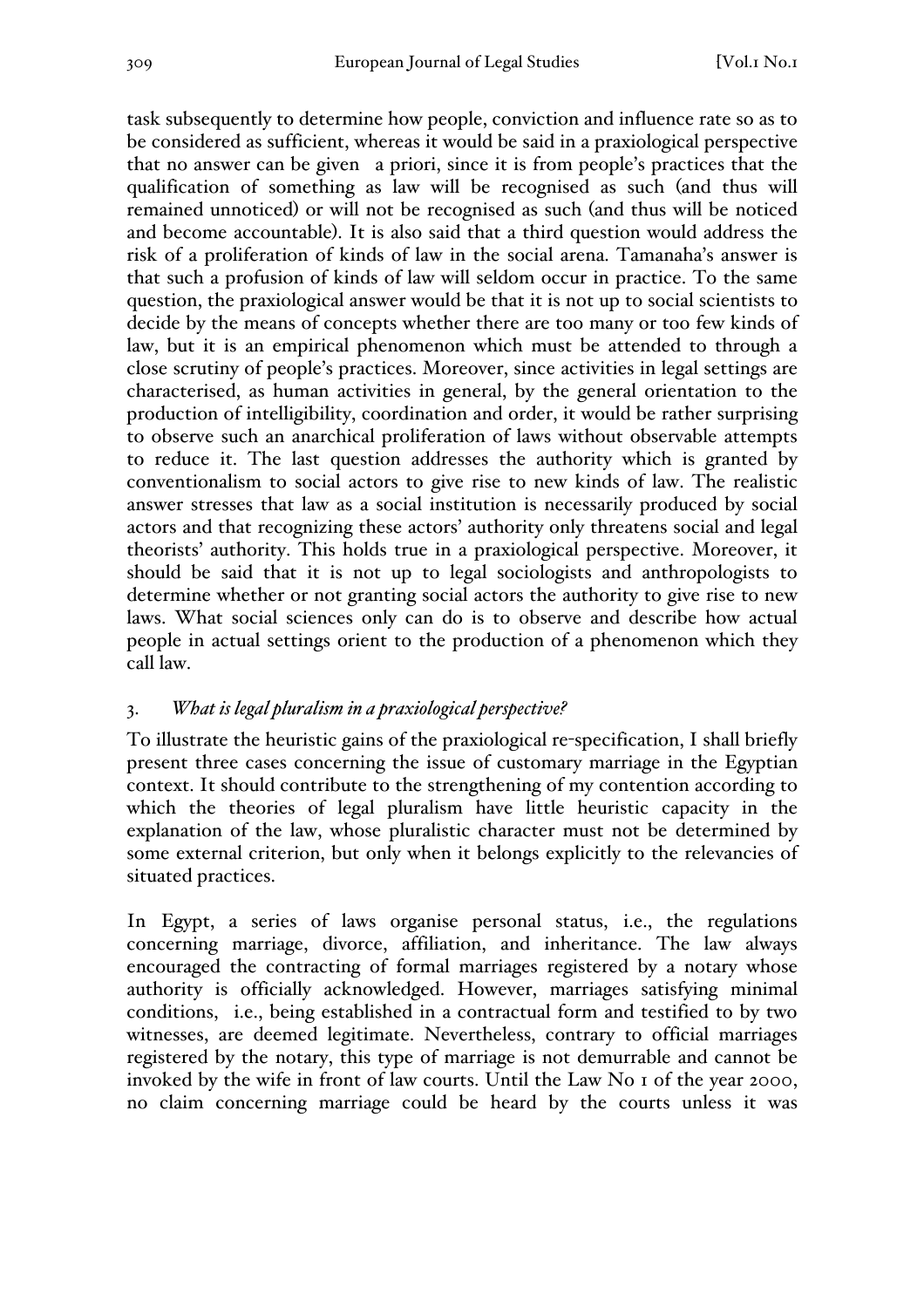supported by an official marriage document. The Law No 1 of the year 2000 introduces a very important change with that respect: any written document can be used to prove the existence of the customary marriage whose dissolution is requested of the judge. This type of marriage that does not fulfil the official registration requirement but is still legitimate is commonly called zawâg 'urfî, which means literally "customary marriage". According to the theory of legal pluralism, the mere use of this word testifies to the existence of a multitude of legal orders among which people navigate and engage into forum-shopping. However, it must be stressed that this "customary marriage" is explicitly recognised by the law (even though restrictively) and oriented to as legal by the people. In no way does it constitute an alternative or parallel legal order. Whereas it is used in order to preclude some of the consequences of officially registered marriages, it is also explicitly practiced so as to grant a legal status to sexual intercourse and to some of the practices associated to it and otherwise blameable (e.g., cohabitating, procreating legitimate children, etc.). In this case, the theories of legal pluralism, far from providing us with the means to properly describe the situation, contribute, through the foregrounding of a pluralistic situation to which people do not orient themselves, to the prevailing confusion.

In April 2000, the press heard about a case investigated by the Public Prosecutor, which involved two men who had contracted a customary marriage. The investigation transcripts show that it was the case of a computer store owner who had induced a young man working in his store to have homosexual intercourse under the threat of divulging marriage-like documents which were signed by the latter. The young man eventually complained at the police station and the police and then the Prosecution investigated the facts, which were subsequently characterised as indecent assault under duress. The press, the parties, the Public Prosecutor, indeed, everybody referred to a "contract of declaration and mutual engagement". It was implicitly or explicitly argued that the two men had contracted a kind of "customary marriage". According to the theories of legal pluralism, this would testify to the existence of a plurality of social fields (e.g., homosexuals, the police, the state, the press, etc.), each one being endowed with and generating its own normative values and rules, i.e., producing its own law and having a law mirroring its social norms. However, this is particularly confusing, since it is obvious from the case that there is no legal plurality but only legal practices, i.e., practices oriented toward an object of reference identified by the people as law, be it for interpreting it, implementing it, bypassing it, emptying it of its substance, contesting it, or whatever else. So-called "customary law" is centred on the law-organised practices of marriage contracting. It is oriented toward the creation of mutual rights and obligations by the signing of a written document. It follows the lines of "customary marriage", despite the malicious intent of one of the two parties. It does not reflect the existence of parallel systems of law; it only reveals the law-centred organisation of a whole range of (private) practices. It is not only the state legal system that "digests" the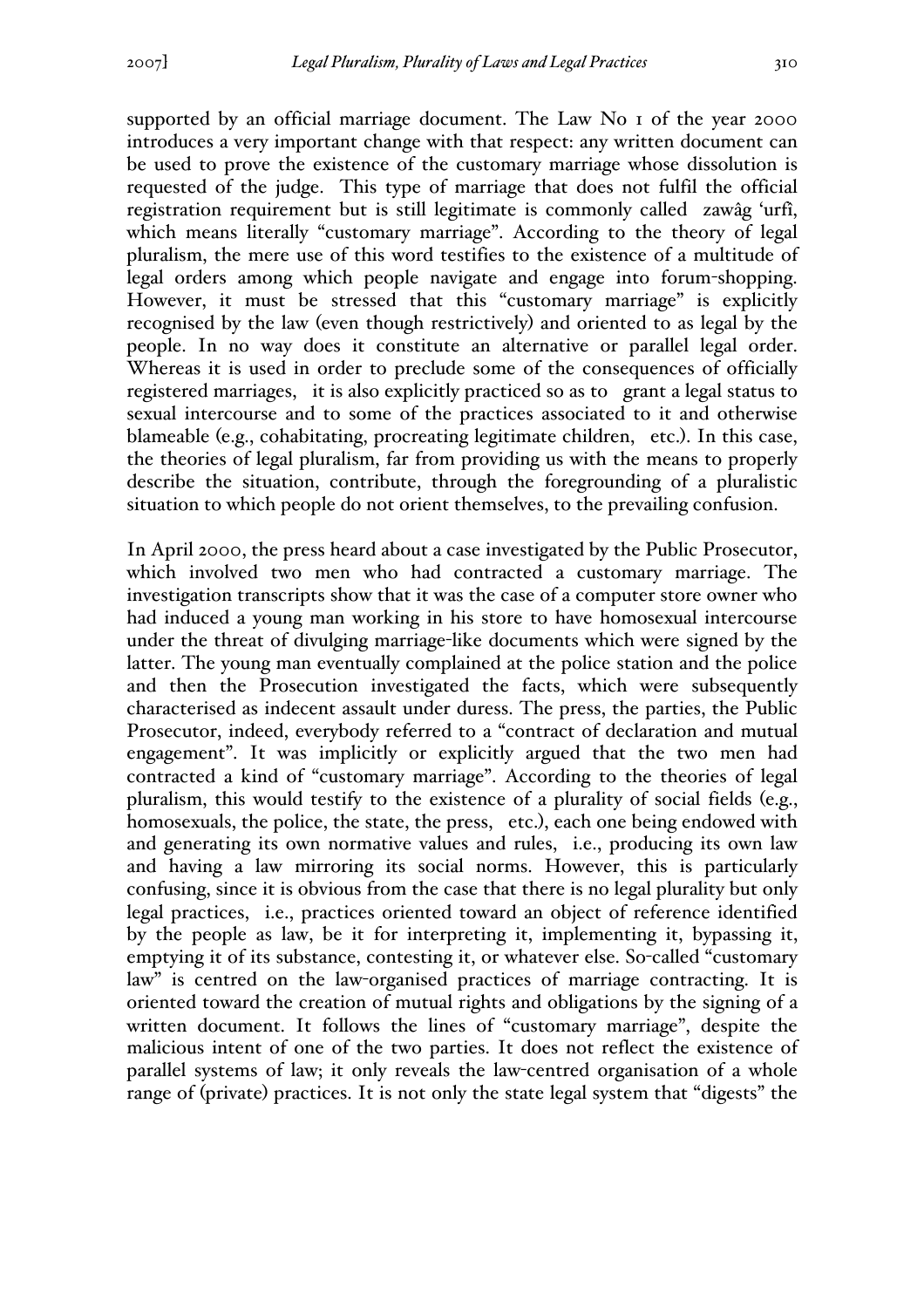social so as to give to the facts that are brought to its attention a characterisation that makes them legally relevant and open to the ascription of legal consequences, but it is also the so-called many social fields that take state law as their focal point.  $\left[79\right]$ 

Also in 2000 the press reported that two young men were found dead in the countryside nearby the town of Aswân, in Upper Egypt. Their bodies were showing that the two boys had been executed. In accordance with the law and the procedures organizing the profession, the police opened a file and transferred it to the Public Prosecution, which had to conduct the investigation. However, for lack of evidence upon which to build the case, it was soon considered a matter closed. Parallel to the official story of the case the press reported that the boys had actually sexual relationships and had entered a kind of customary marriage. As their families found the situation unacceptable, they asked for the convening of a customary assembly that was required to adjudicate on this case. It is said that the assembly convened and issued a ruling condemning the two boys to the death penalty. This little story explicitly reflects on the existence of parallel systems of justice that function autonomously, independent of one another, despite the possibility that their respective path comes across each other at a certain point. There is, on the one hand, the state justice system, represented by the police and the Public Prosecution, whose functioning necessitates the opening of a file and a procedure as soon as some criminal act is discovered. Technically speaking, this system cannot enter into any negotiation with alternative justice systems without jeopardizing its claim to exclusive legitimate authority. Practically, it is often confronted with certain types of crimes which are known by its professionals as falling outside the scope of its jurisdiction. Policemen as well as prosecutors are very much aware of the existence of socalled Arab councils following "local traditions," issuing rulings and covering what appears to state law as criminal liability beyond a collectively enforced solidarity (which results mainly in the unavailability of witnesses testifying to, and evidences substantiating, the crime and its individual author). On the other hand, there is a "customary" legal system which people identify as such, to which they orient and which issues rulings of its own $[80]$  on a large number of matters. This justice system, which runs parallel to the official system, can borrow many of its features from the latter (form of the procedures, explicit references to substantial provisions of positive law, written rulings, etc.). However, it clearly stands on its own two feet and neither depends nor is centred on the existence of state law. In other words, it constitutes an instance of a plural legal order. In this case, urf (custom) does constitute law, insofar as social actors give it such a quality. It can therefore be called customary law and become the object of customary legal practices.

In sum, the three cases briefly exposed seemingly constitute instances of legal pluralism (weak or strong in Griffiths' terminology). However, if we closely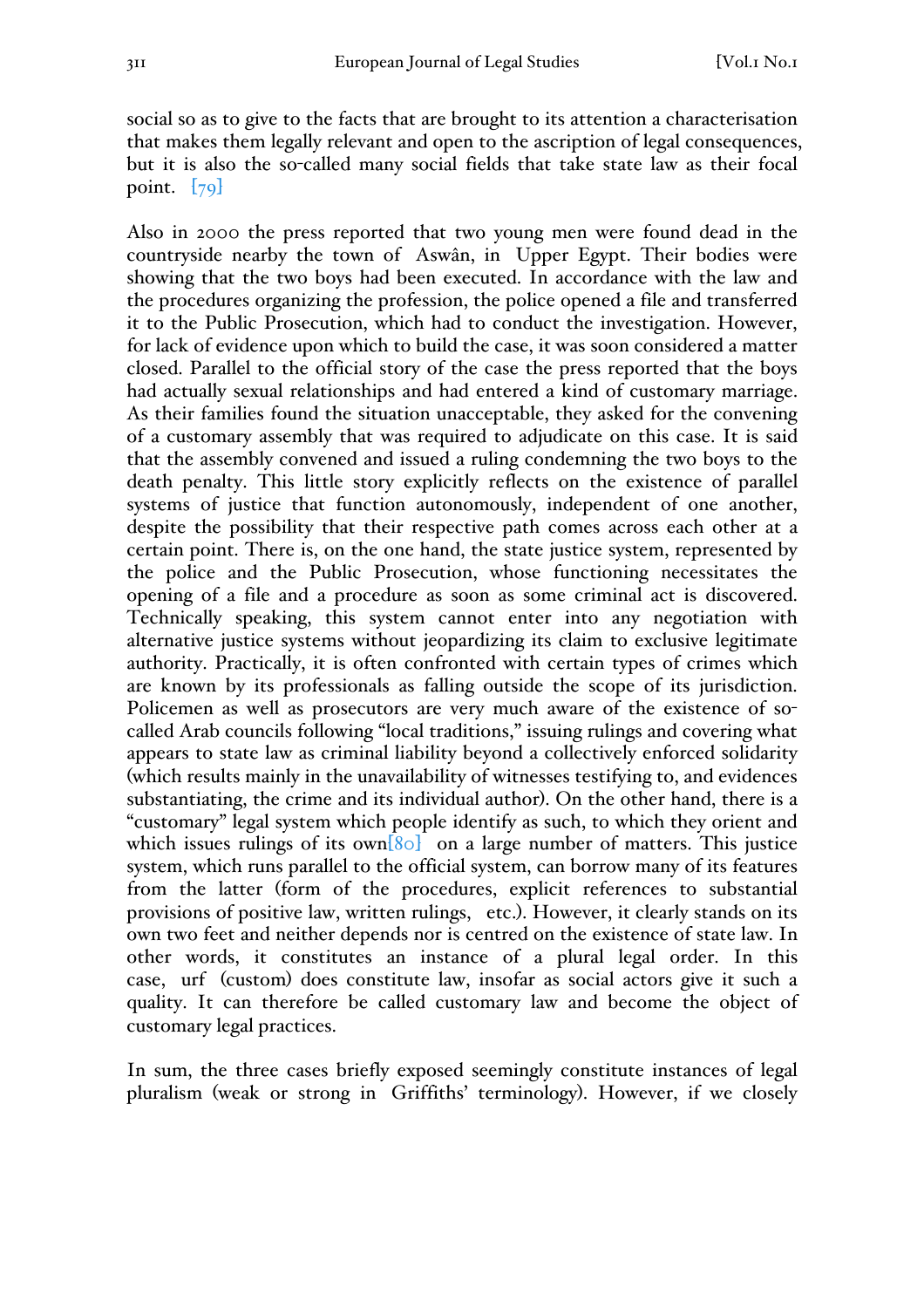examine the fine-grained detail of these cases and especially the ways in which people orient to these supposedly many laws and norms, we get a much better picture of what law is and what it is not for these people. We also get a much better understanding of its plural sources and the non-pluralistic ways of its implementation, of the many places where laws interfere with each other and the very few places where they remain totally autonomous. Last but not least, norms, laws and legal practices cease to be confounded. Any set of norms is not necessarily law and law is no more diluted in the all-encompassing and opaque category of "social control". Many practices can be characterised as legal practices, not as parallel social, normative or legal fields. Legal practices are these practices that develop around an object of reference identified by the people as law (and it can be state law, customary law or any other law recognised as such). In other words, a legal practice is that, which is done in such a way because of the existence of a referent law and which would not be so done in its absence.

#### IV.CONCLUSION

In their analysis of the plural nature of law, the proponents of legal pluralism largely miss the phenomenon they seek to study. Most practicalities, contingencies, background expectations, situational constraints and orientations of people engaged in legal activities are erased for the benefit of the production of a retrospective account of cases that are supposed to have the demonstrative capacity to prove the validity of the legal pluralistic model. It does not mean that, through the reading of these authors, we do not learn a lot, but only that we did not learn what we wanted to know, that there was a kind of "missing-what" in this approach to law. This missing-what was the phenomenon of practicing a law identified as plural. In other words, by looking for legal pluralism in the dynamics of history or in the structure of societies, research had lost the phenomenon of the law itself. The analysis is acutely grounded in concepts (codification, social control, modernisation, globalisation, etc.), categories (Islamic law, indigenous law, imported law, customary law, etc.) and theories (systemic, structural, realist, behavioural, etc.), but, by so doing, it probably misses an essential part of its object, perhaps even the core of its topic, i.e., actually practicing the law and orienting to its possible plural nature. In sum, legal pluralism was used as a resource for explaining larger issues, like change, power, domination, equality; however, the law itself was forgotten as a topic in its own right.

Praxiology seeks to substitute to the building of grand model theories the close investigation of actual data reflecting the ways (methods) in which people (the members of any social group) make sense of, orient to, and practice their daily world. Following Stephen Hester and Peter Eglin, we can identify four principles that characterise a praxiological approach. $[81]$  First, the attention to the "the production and recognition apparatus" $[82]$  of action, i.e. the means used to produce an action in a way that allows it to be understood by others. Second, the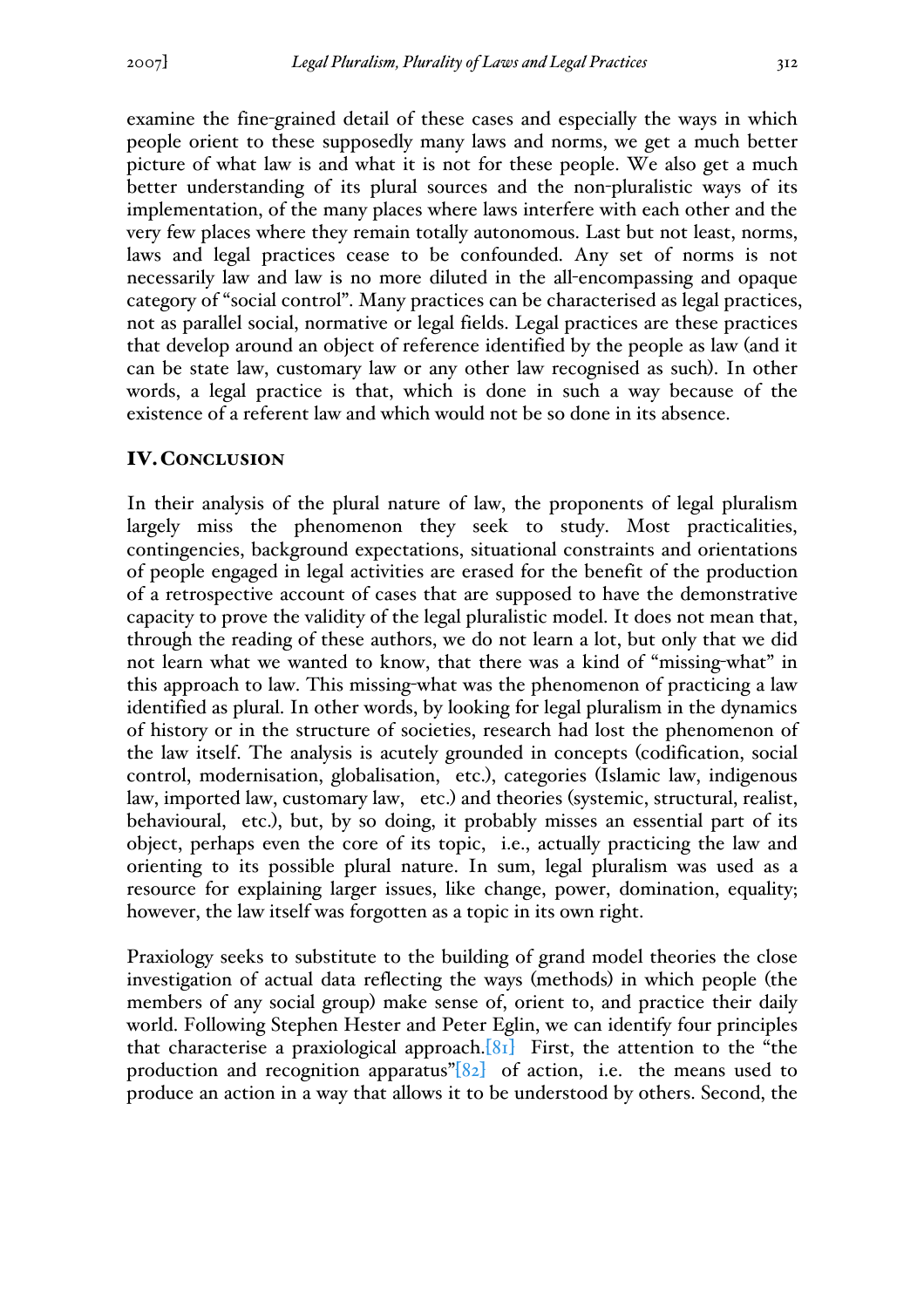injunction to "treat social facts as interactional accomplishments".[83] Social facts, in this sense, are not givens but ongoing social productions of people engaged in courses of mutually constituted actions within mutually constituted self-organizing settings. Third, rather than predefining social phenomena or employing people's meanings as resources for explanation, praxiology seeks to describe what participants in particular settings are oriented to and how these features enter into their perceptions, actions and accounts. People's "meanings" become topics of inquiry in their own right rather than resources for mapping out sociological relevance. Four, people, i.e. social actors, are rule-using, not ruledetermined creatures. It means that, in the course of their actions, they eventually orient to bodies of rules. However, their actions cannot be depicted as rule-governed. As a whole, praxiological studies involve a radically non-mentalist approach, where, by non-mentalist, it is meant that processes related to mind, thought, emotions and the like cannot be reduced to mere neuronal firings nor relegated to any inaccessible inner self, but must be radically "sociologised". $[84]$  If methodology is about rigour, the rigour of praxiological analysis has to be found in its capacity to reproduce the features of the phenomena it observes and not in its assuming about these phenomena anything specific in advance of investigating them. $[85]$ 

Praxiological research is sensitive to the question of categories. Instead of falling into the trap of analytic de-contextualisation, with all that it means in terms of mentalistic notions like "false consciousness," "latent functions," "subconscious processes," "incorporation," and the like, praxiological analysis argues that "the specificity of sense of a given social action is discernible by members and analysts alike only in situ".[86] The goal of this praxiological re-specification of the study of law we advocate is not to identify how far legal practices deviate from an ideal model or a formal rule but to describe the modalities of production and reproduction, the intelligibility and the understanding, the structuring and the public character, of law and the many legal activities. Instead of assuming the existence of cultural, racial, sexual, psychological or social variables, praxiological research focuses on how activities organise themselves and on how people orient themselves to these activity structures, which they read in a largely unproblematic way. If we are to take law seriously, it is, nevertheless, neither the law of abstract rules nor the law of principles independent of the context in which they are utilised nor the law as identified with social control nor the law of dichotomies (e.g., imported v. indigenous, state v. people) imposed by scholars notwithstanding people's actual practices; rather, it is the law of people involved in the daily practice of law, i.e. the law made of the practice of legal rules, of their interpretive principles, and of their eventual identification as plural.

------------------------------------------------------------------------------------------------------ **REFERENCES**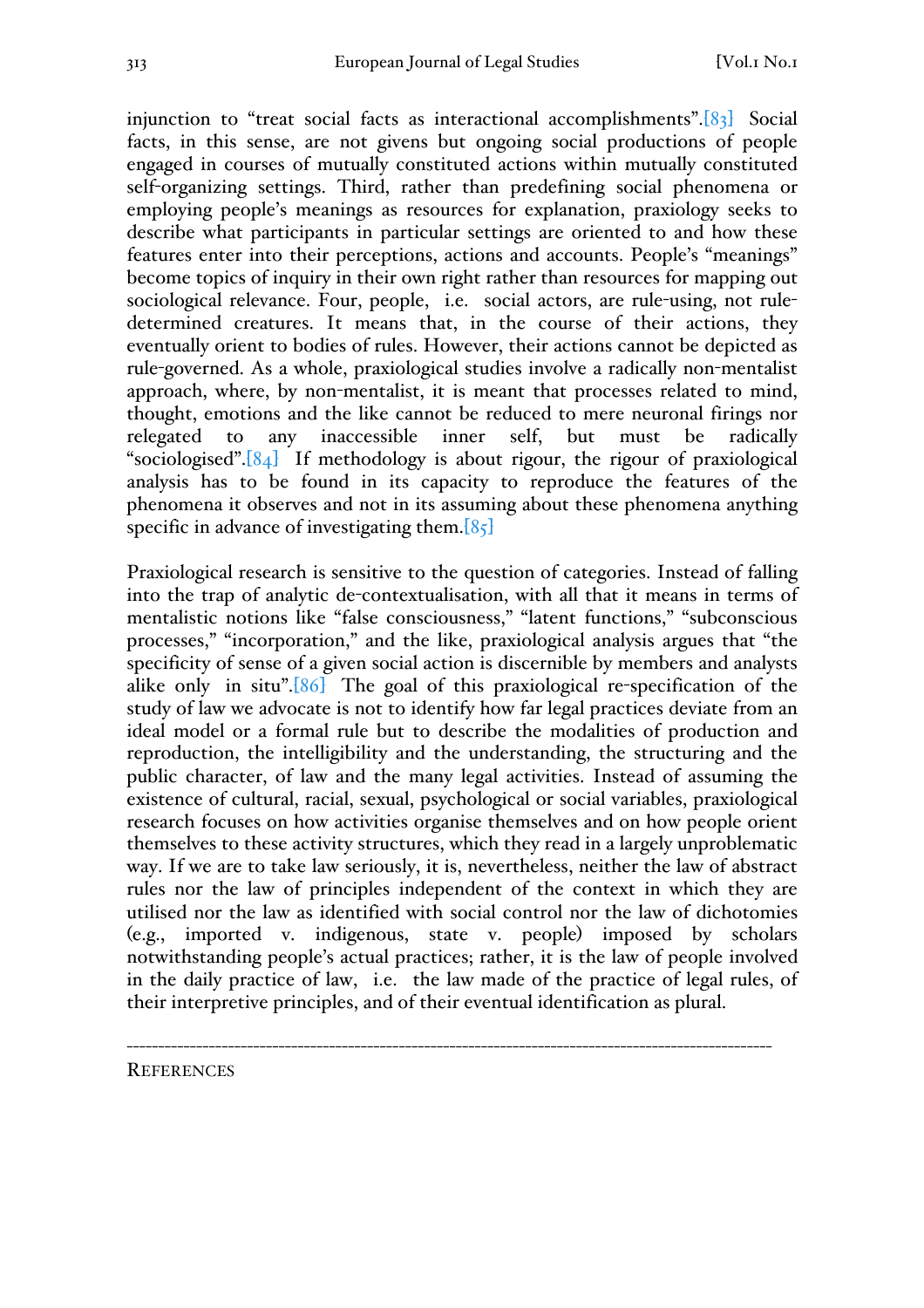\* Professor at the Université de Louvaine (Belgium) and researcher at the CNRS/ISP (Cachan). His research focuses on the sociological study of the Law within the context of contemporary Arabic societies.

[1] B. MALINOWSKI, 'Introduction' in H.I. HOGBIN, Law and Order in Polynesia, New York, Harcourt, Brace and Company, 1934, p. xiii.

[2] B. MALINOWSKI, Crime and Custom In Savage Society, London, Routledge, 1926, p. 55.

[3] B. TAMAHA, Realistic Socio-Legal Theory: Pragmatism and A Social Theory Of Law, Oxford, Clarendon Press, 1997, p. 104.

[4] Ibid., p. 68.

[5] E. EHRLICH, Fundamental Principles of the Sociology of Law, transl. W. MOLL, Cambridge, Harvard University Press, p. 24.

[6] Ibid., p. 25.

 $\lceil 7 \rceil$  Although American legal realism was also concerned with the idea of plurality in the development of legal systems, K.N. LLEWELLYN and E.A. HOEBEL, The Cheyenne Way: Conflict and Case Law in Primitive Jurisprudence, Norman, University of Oklahoma Press, 1941. It is much more to the Dutch Adat Law School that legal pluralism was indebted, at least in its anthropological dimension, On the Adat Law School, see K. VON BENDA-BECKMANN and F. STRIJBOSCH, Anthropology of Law in the Netherlands, Dordrecht, Foris Publications, 1986. Also, C. GEERTZ, Local Knowledge: Further Essays in Interpretive Anthropology, New York, Basic Books, 1983, at Ch. 8. As soon as 1901, Van Vollenhoven (C. VAN VOLLENHOVEN,Het Adatrecht van Nederlansche Indië, Leyden, 1918, 1931, 1933) stated that associative sub-groups which compose societies produce their own law. He was followed by a whole set of Dutch researchers who achieved the collection and description of many legal practices -adat is a word of Arabic origin which designates in South-East Asia local practices as opposed to state-law and Islamic law- in the field of inheritance, marriage, land law, etc. After the independences, they were followed by indigenous scholars who furthered the study of local customs, though often idealizing their properties. Among these scholars, M. KOESNOE, Introduction into Indonesian Adat Law, Nimeigen, 1971.

[8] G. GURVITCH, L'idée du droit social, Paris, 1932; L'expérience juridique et la philosophie du droit, Paris, 1935.

[9] N. ROULAND, Anthropologie juridique, Paris, PUF, 1988.

[10] R. BANAKAR, 'Integrating Reciprocal Perspectives. On Georges Gurvitch's Sociology of Law', Oñati Prize Essay in Sociology of Law, Oñati/Internet, 2000. One can consider that L. Pospisil's conception of "legal levels" does not stand far away from Gurvitch's concept of social law. According to Pospisil, societies are never fully integrated. On the contrary, society is a mosaic of subgroups that belong to certain types with different memberships, composition, and degree of inclusiveness, every such subgroup largely owing its existence "to a legal system that is its own and that regulates the behavior of its members", L. POSPISIL, Anthropology of Law: A Comparative Theory, New York, Harper & Row, 1971.

[11] J. GRIFFITHS, 'What Is Legal Pluralism', Journal of Legal Pluralism, No 24, pp. 1- 55.

[12] Although other contributions are certainly as important as Griffiths'. See, for instance, M. GALANTER, "Justice in Many Rooms: Courts, Private Ordering, and Indigenous Law", Journal of Legal Pluralism and Unofficial Law, No 19. As a whole,Griffiths' approach to legal pluralism is mainly represented in the Commission on Folk-Law and Legal Pluralism and in the Journal of Legal Pluralism and Unofficial Law, in which the influential presence of Dutch scholarship must be stressed. Among other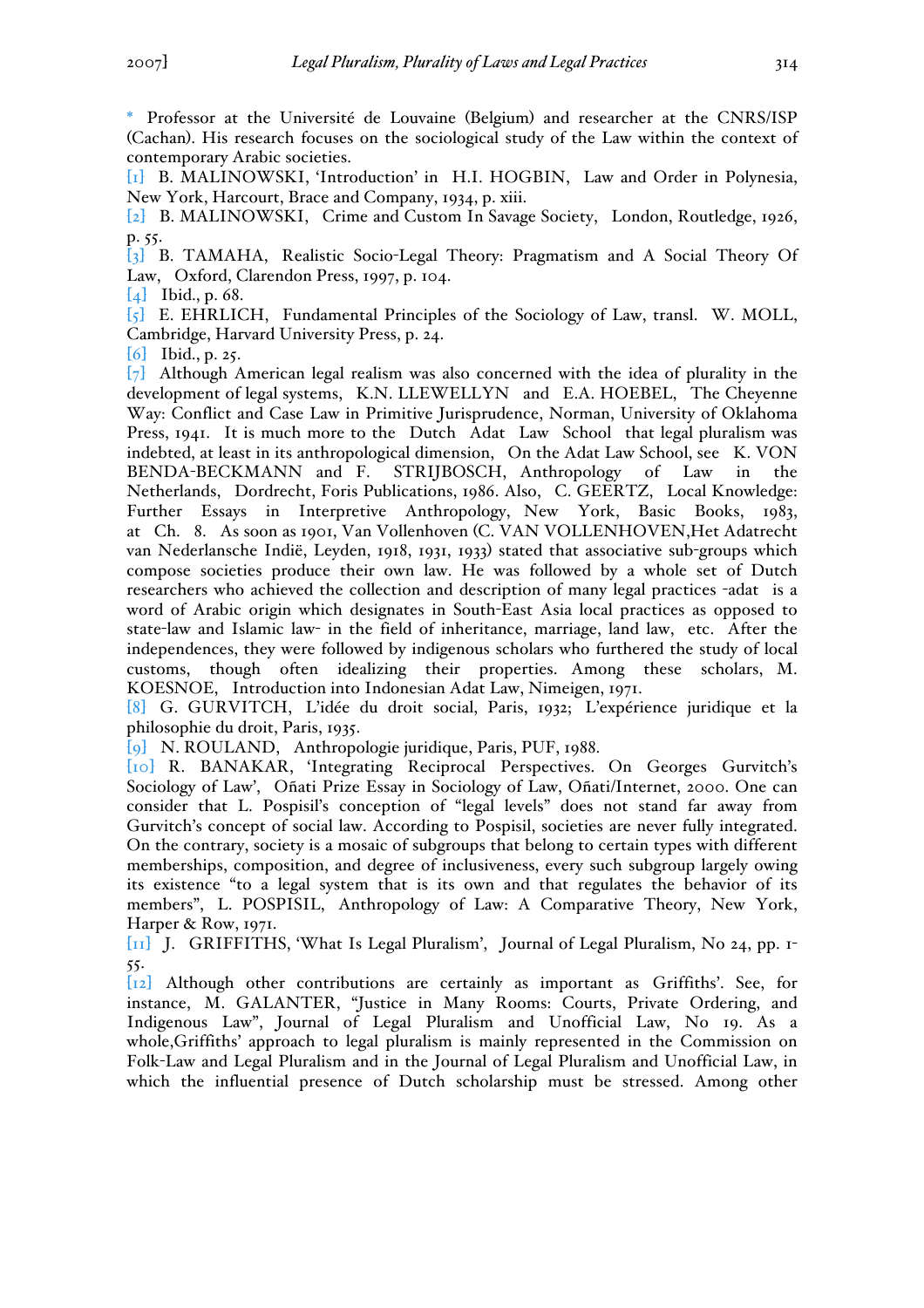prominent representatives of this "school", we might mention Gordon Woodman, Franz von Benda-Beckmann, Keebet von Benda-Beckmann, and Fons Strijbosch.

[13] J. GRIFFITHS, o.c., p. 3.

 $[i4]$  Ibid., p. 4.

[15] Ibid., p. 8.

[16] Ibid., p. 38.

[17] S.F. MOORE, Law as Process : An Anthropological Approach, London, Henley and Boston, Routledge & Kegan Paul, 1978, p. 57.

[18] The semi-autonomous social field "can generate rules and customs and symbols internally, but […] is also vulnerable to rules and decisions and other forces emanating from the larger world by which it is surrounded. The semi-autonomous social field has rulemaking capacities, and the means to induce or coerce compliance; but it is simultaneously set in a larger social matrix which can, and does, affect and invade it, sometimes at the invitation of persons inside it, sometimes at its own instance", S.F. MOORE, 'Law and Social Change: The Semi-Autonomous Social Field as an Appropriate Subject of Study", Law & Society Review, Vol. 7, p. 720.

[19] The concept of polycentricity of law was also developed by scholars in the Nordic European countries. It refers to a category of instances of legal pluralism, which are described as the use of sources of law in different sectors of the state administration. The principal hypothesis is that different authorities frequently use different sources of law or use the same sources with different orders of priority between them. It aims at supplementing Sally Falk Moore's picture of the semi-autonomous social fields inside the apparatus of the State itself, cf. G. WOODMAN, "Ideological Combat and Social Observation: Recent Debate About Legal Pluralism", Journal of Legal Pluralism and Unofficial Law, No 42.

[20] J. VANDERLINDEN, 'Return to Legal Pluralism: Twenty Years Later', Journal of Legal Pluralism and Unofficial Law, 1989, pp. 149-157.

[21] J. VANDERLINDEN, 'Vers une nouvelle conception du pluralisme juridique', Revue de la Recherche Juridique – Droit Prospectif, Vol. XVIII, No 53, pp. 575-583.

[22] A.J. ARNAUD, Le droit trahi par la sociologie, Paris, Librairie Générale de Droit et de Jurisprudence, 1998; J.G. BELLEY, Le contrat, entre droit, économie et société, Québec, Les éditions Yvon Blais, 1998; J.F. PERRIN, Sociologie empirique du droit, Bâle, Helbing & Lichtenhahn, 1997.

[23] E. SERVERIN, Sociologie du droit, Paris, La Découverte, 2000. The following paragraph is directly borrowed from this book.

[24] K.N. LLEWELLYN and E.A. HOEBEL, The Cheyenne Way: Conflict and Case Law in Primitive Jurisprudence, Norman, University of Oklahoma Press, 1941.

 $[25]$  L. NADER and H. TODD, The Disputing Process: Law in Ten Societies, New York, Columbia University Press, 1978.

[26] S. ROBERTS, Order and Dispute: An Introduction to Legal Anthropology, Harmondsworth, Penguin Books, 1979. Also, J. COMAROFF and S. ROBERTS, Rules and Processes: The Cultural Logic of Dispute in an African Context, Chicago,University of Chicago Press, 1981. Recently, Marie-Claire Foblets edited a special issue of the Journal of Legal Pluralism on the theme of "popular justice": M.C. FOBLETS, "Popular Justice: Conflict Resolution within Communities", Journal of Legal Pluralism and Unofficial Law, No 36, 1996.

[27] B.Z. TAMANAHA, "A Non-Essentialist Version of Legal Pluralism", Journal of Law and Society, 2000, Vol. 27, No 2, pp. 296-321, at p. 297.

[28] G. WOODMAN, "Ideological Combat and Social Observation", o.c.

[29] M. CHIBA, "Three Dichotomies of Law in Pluralism: An Analytical Scheme of Legal Culture", Tokai Law Review, 1987, pp. 1-11, at p. 173.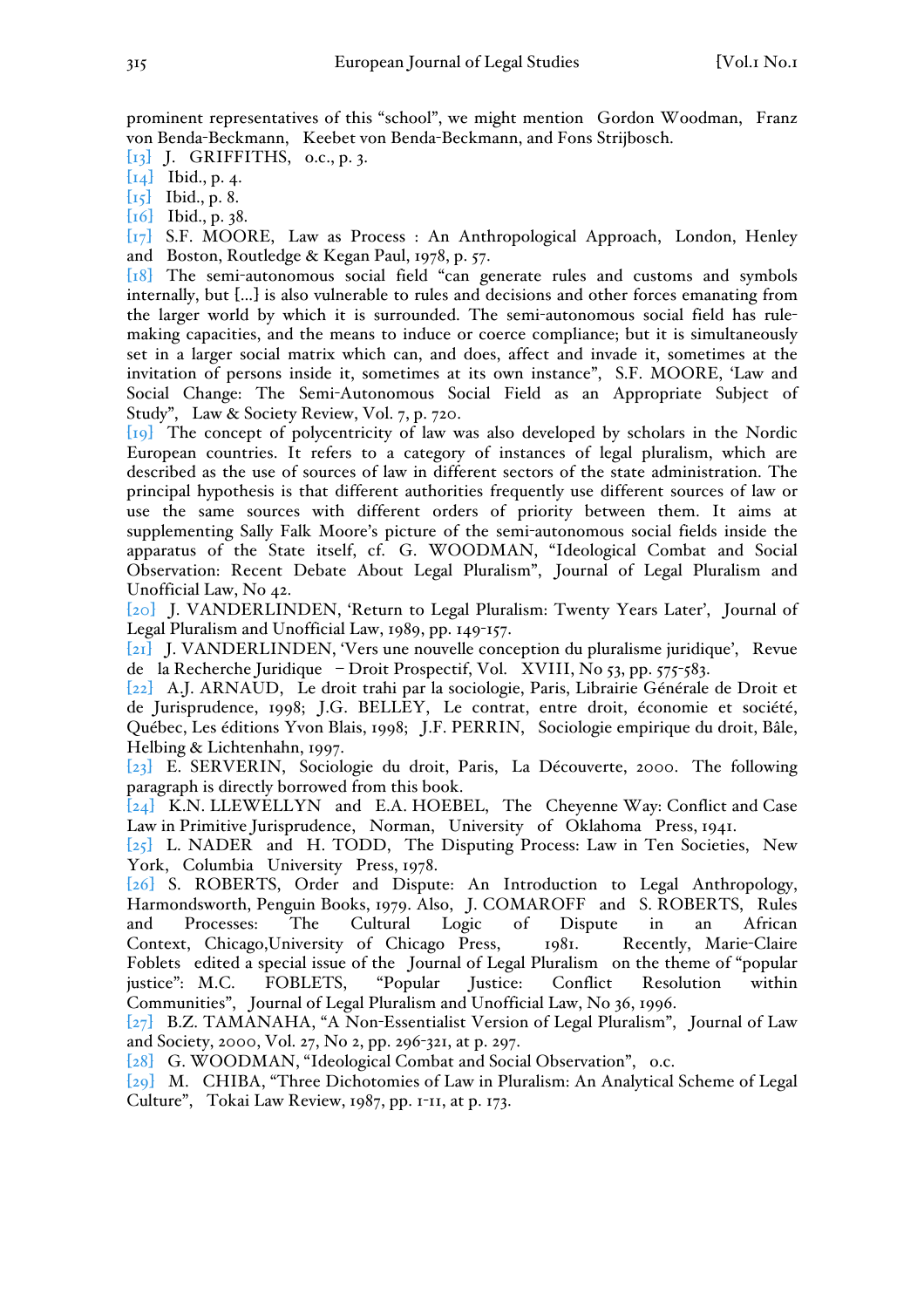- [30] Ibid.
- $\begin{bmatrix} 31 \end{bmatrix}$  Ibid.

[32] M. CHIBA, "Three Dichotomies of Law in Pluralism", o.c., pp. 177-179.

[33] M. CHIBA, "Introduction", in M. CHIBA, Sociology of Law in Non-Western Countries, Oñati, Oñati International Institute for the Sociology of Law, 1993, p. 13.

[34] A. GUEVARA-GIL, J. THOME, "Notes on Legal Pluralism", Beyond Law, 1992, No 5, pp. 75-102, at p. 87.

[35] B.S. SANTOS, "Law: A Map of Misreading. Toward a Postmodern Conception of Law", Journal of Law and Society, 1989, pp. 279-302, at pp. 297-298.

[36] Ibid., p. 298.

 $[37]$  Ibid., p. 302.

 $\begin{bmatrix} 38 \\ 4.6 \end{bmatrix}$  A. GUEVARA and J. THOME, o.c., p. 91.

[39] B.S. SANTOS, Toward a New Common Sense: Law, Science and Politics in the Paradigmatic Transition, New York, Routledge, 1995, p. 429.

[40] G. TEUBNER, "Pour une épistémologie constructiviste du droit", Annales ESC, 199, pp. 1149-1169, at p. 1150.

[41] G. TEUBNER, "The Two Faces of Janus: Rethinking Legal Pluralism", Cardozo Law Review, 1992, pp. 1443-62, at p. 14.

 $[42]$  Ibid.

 $\begin{bmatrix} 43 \end{bmatrix}$  Ibid.

[44] G. TEUBNER, "The Two Faces of Janus: Rethinking Legal Pluralism", o.c., p. 15.

 $[45]$  S.E. MERRY, o.c., p. 878.

[46] G. WOODMAN, 'Ideological Combat and Social Observation: Recent Debate About Legal Pluralism', Journal of Legal Pluralism, 1998.

[47] B.Z. TAMANAHA, "The Folly of the 'Social Scientific' Concept of Legal Pluralism", Journal of Law and Society, 1993, pp. 192-217, at p. 193.

[48] S.E. MERRY, "Legal Pluralism", o.c., p. 878.

[49] B.Z. TAMANAHA, "The Folly of the 'Social Scientific' Concept of Legal Pluralism", o.c., p. 208.

[50] B. DUPRET, "Legal Pluralism, Normative Plurality, and the Arab World", in B. DUPRET, M. BERGER, L. AL-ZWAINI, Legal Pluralism in the Arab World, The Hague, Kluwer Law International, 1999.

[51] See infra, section 4.

 $\lceil 52 \rceil$  This is why I proposed to substitute the notion of "normative plurality.", B. DUPRET, "Legal Pluralism, Normative Plurality, and the Arab World", o.c.

[53] B. TAMAMAHA, Realistic Socio-Legal Theory: Pragmatism and a Social Theory of Law, Oxford, Clarendon Press, 1997, p. 106.

[54] G. TEUBNER, "The Two Faces of Janus", o.c., p. 15.

 $\overline{55}$  J.R. SEARLE, The Construction of Social Reality, London, Penguin Books, 1995, p. 19.

[56] G. TEUBNER, "The Two Faces of Janus", o.c., p. 15.

[57] For an excellent and concise summary, see K. BÄLZ, "Shari'a and Qanun in Egyptian Law: A Systems Theory Approach to Legal Pluralism", Yearbook of Islamic and Middle Eastern Law, 1995, pp. 37-53, at pp. 40-42.

[58] C. GEERTZ, Local Knowledge: Further Essays in Interpretive Anthropolog, New York, Basic Books, 1983, p. 184.

 $[59]$  S.E. MERRY, "Legal Pluralism", o.c., p. 886.

[60] C. GEERTZ, Local Knowledge, o.c., p. 185.

[61] Ibid., p. 226.

[62] Lawrence Rosen describes it as "a set of orientations which gains its very life by reverberating through numerous analytically separable domains so as to appear immanent in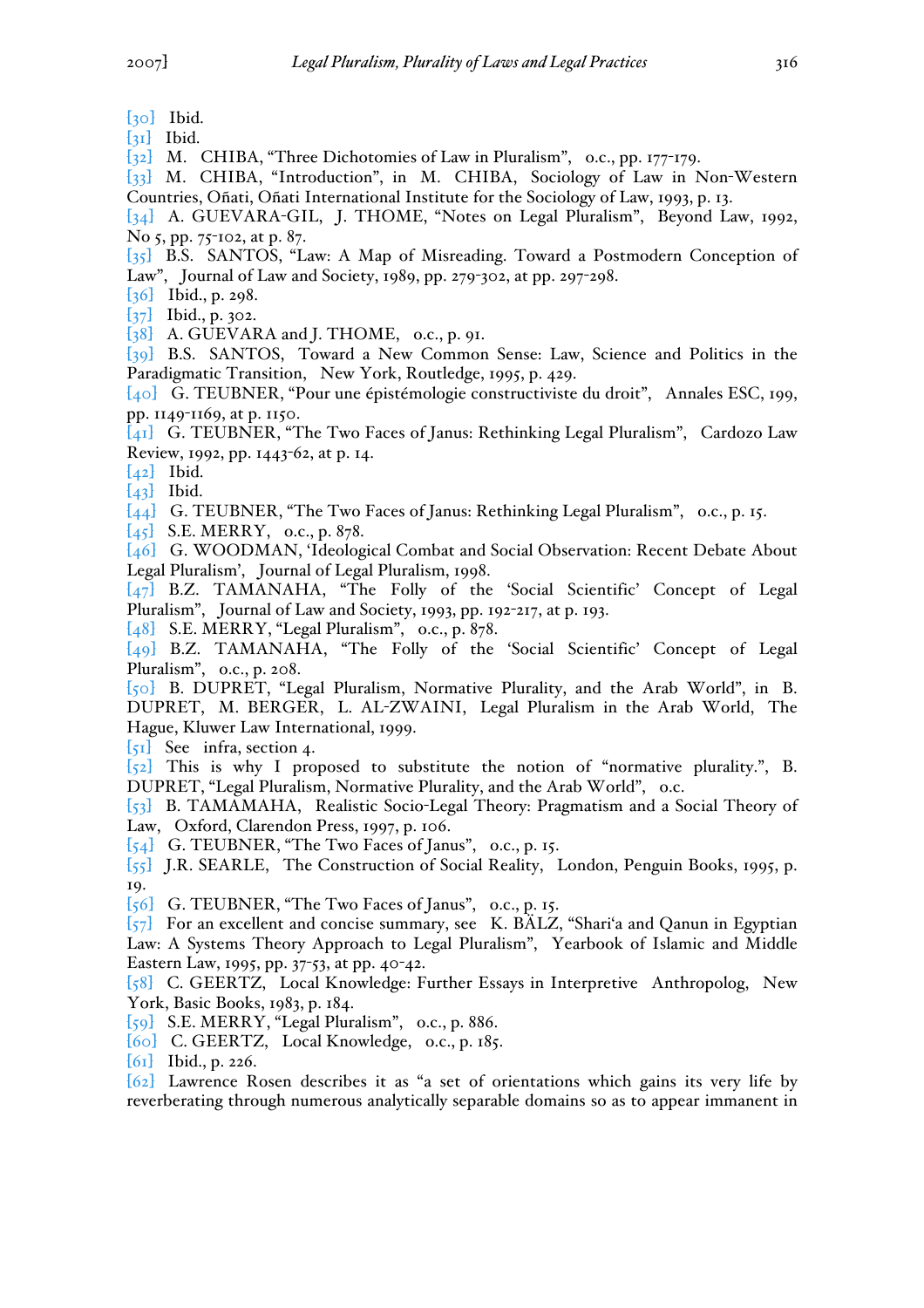all of them" and as "commonsense assumptions about features that cross-cut virtually all domains of law and life - assumptions about human nature, particular kinds of relationships, the 'meaning' of given acts"; L. ROSEN, "Legal Pluralism and Cultural Unity in Morocco", in B. DUPRET, M. BERGER and L. AL-ZWAINI, o.c., p. 90.

[63] L. ROSEN, The Anthropology of Justice: Law as Culture in Islamic Society, Cambridge, Cambridge University Press, 1989.

[64] Ibid., p. 11.

[65] B. DUPRET, "Legal Pluralism, Normative Plurality, and the Arab World", in B. DUPRET, M. BERGER and L. AL-ZWAINI, o.c., p. 30.

[66] B.Z. TAMANAHA, Realistic Socio-Legal Theory, o.c., p. 128.

- [67] B.Z. TAMANAHA, "A Non-Essentialist Version of Legal Pluralism", o.c., p. 314.
- [68] Ibid., p. 315.
- [69] Ibid., p. 318.
- [70] Ibid., pp. 318-319.

[71] W. SHARROCK and R. WATSON, "Autonomy among social theories: The incarnation of social structures", in G. FIELDING, Actions and Structures, London, Sage Publications, 1988, p. 59.

[72] D.W. MAYNARD, Inside Plea Bargaining: The Language of Negotiation, New York, Plenum, 1984, p. 19.

 $\begin{bmatrix} 73 \end{bmatrix}$  Ibid.

 $[74]$  W. SHARROCK and G. BUTTON, "The social actor: social action in real time", in G. BUTTON, Ethnomethodology and the Human Sciences, Cambridge, Cambridge University Press, 1991, p. 141.

[75] B.Z. TAMANAHA, "The Folly of the 'Social Scientific' Concept of Legal Pluralism", o.c., p. 212. In a personal communication Tamanaha told me however that this was said in the context of his argument against the attempt to devise a "social scientific" concept of law. He adds: "Once I more fully developed my positive approach to legal pluralism (what I call a conventionalist approach), I would no longer make the assertion that 'legal' should be limited to state law".

[76] B.Z. TAMANAHA, "A Non-Essentialist Version of Legal Pluralism", o.c., p. 318.

[77] Ibid., p. 315.

[78] Ibid., p. 319.

 $[79]$  This case by no way reflects any common phenomenon in Egypt. Gay customary marriage is a concept rather unimaginable in this society, even within the homosexual community itself. However, it must be stressed that this case is not used for its capacity to represent some general pattern in the evolution of Egyptian society, but for the practical purpose of demonstrating people's orientation to state law even in the most peculiar circumstances.

[80] On Arab councils and customary law in Upper Egypt, see H.K. NIELSEN, "Négociation et écriture : à propos du droit coutumier en Egypte", Egypte-Monde arabe, No 34, pp. 155-165 and S. BEN NEFISSA, "The Haqq al-Arab: Conflict Resolution and Distinctive Features of Legal Pluralism in Contemporary Egypt", in B. DUPRET, M. BERGER and L. AL-ZWAINI, o.c. See also H.K. NIELSEN in this volume.

[81] S. HESTER and P. EGLIN, A Sociology Of Crime, London, Routledge, 1992, pp. 14-17.

[82] H. GARFINKEL and H. SACKS, "On Formal Structures Of Practical Actions", in J.C. McKINNEY and E.A. TIRYAKIAN, Theoretical Sociology, New York, Appleton Century Crofts, 1970.

[83] M. POLLNER, "Mundane Reasoning", Philosophy of the Social Sciences, 1974, pp. 35-54.